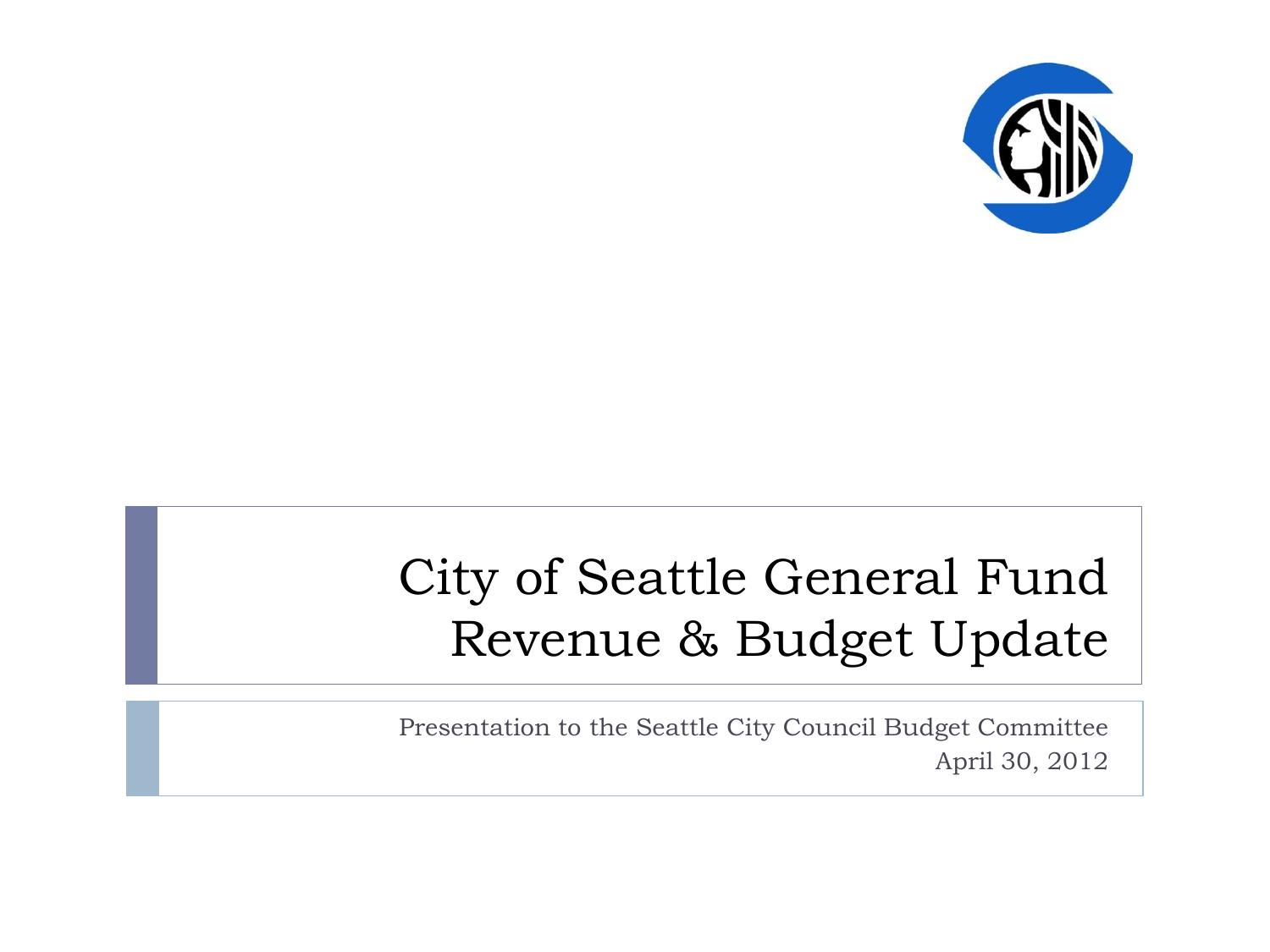### **Overview**



- Seeing glimmers of good news as the economic slowly recovers from the Great Recession
	- Revenue forecast is improving slightly
	- ▶ 2011 ended stronger than expected
	- State budget impacts not as bad as anticipated
- ▶ Nonetheless, revenue growth remains subdued
	- While the size of the deficit for 2013 is smaller than what was anticipated in November, we are still projecting a \$32 million shortfall for 2013 and 2014
		- Down from a forecasted \$42 million in November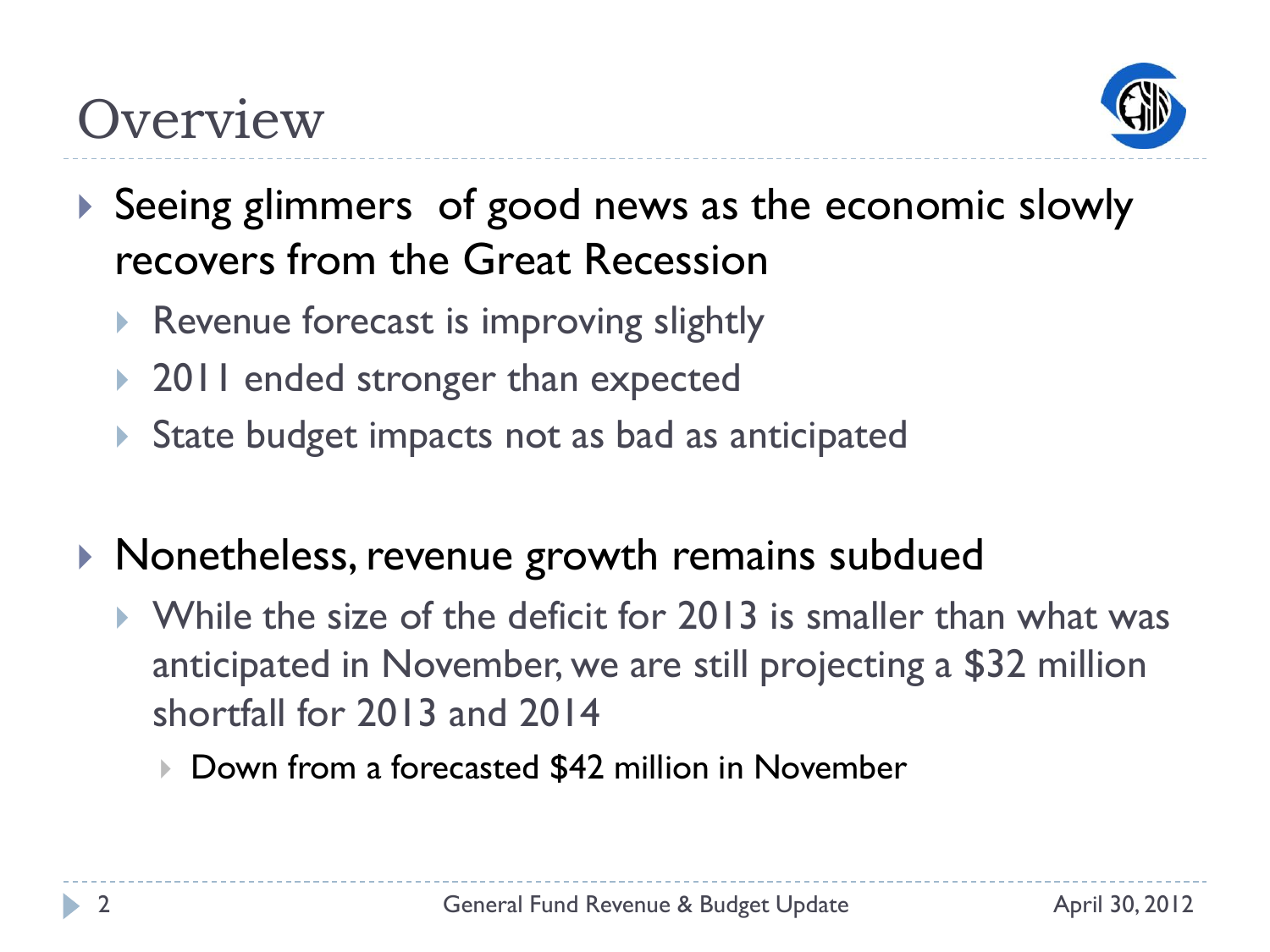

- Recoveries from financial crises tend to be lengthy, subdued, and uneven
	- ▶ Crises follow periods of huge debt build-up
	- In recovery that follows, households must reduce debt
- Recovery is also restrained by
	- **Loss of wealth both housing and stock market** 
		- Households need to rebuild savings / wealth
		- ▶ Wealth effect
	- **Lack of a housing rebound**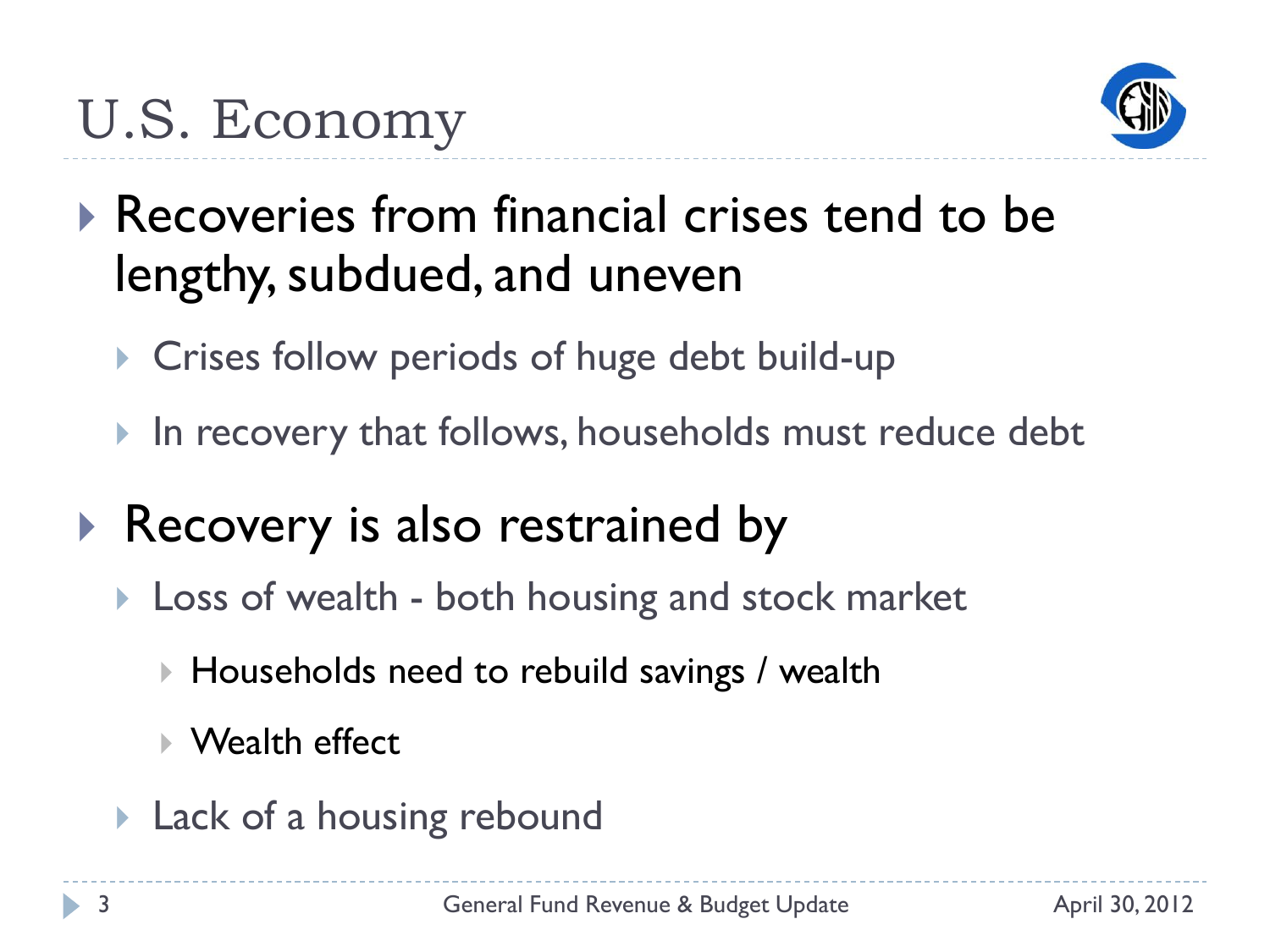### U.S. Economy





General Fund Revenue & Budget Update **April 30, 2012**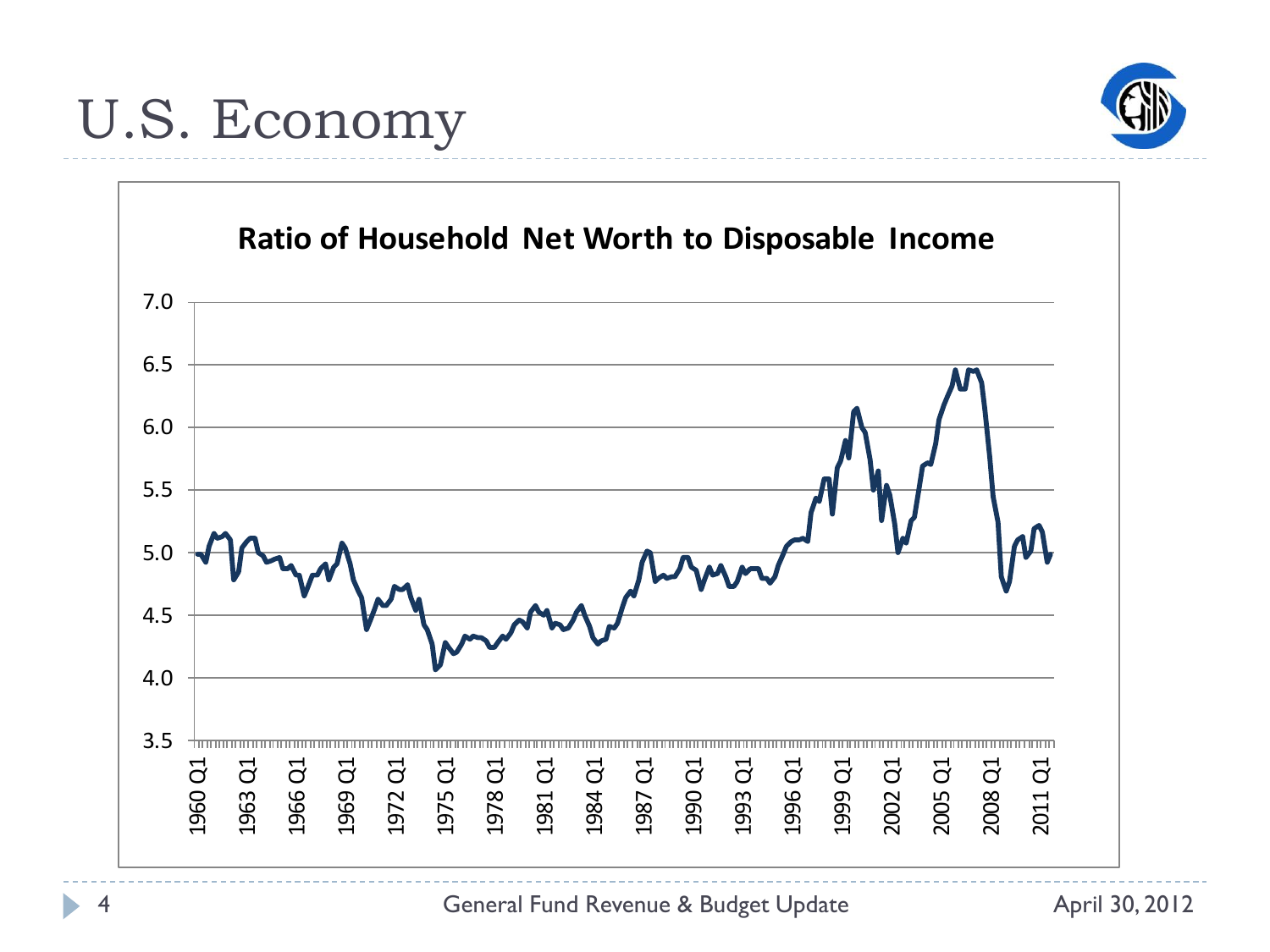# U.S. Economy



▶ Economy has been relatively stable & generally improving over past 6 months

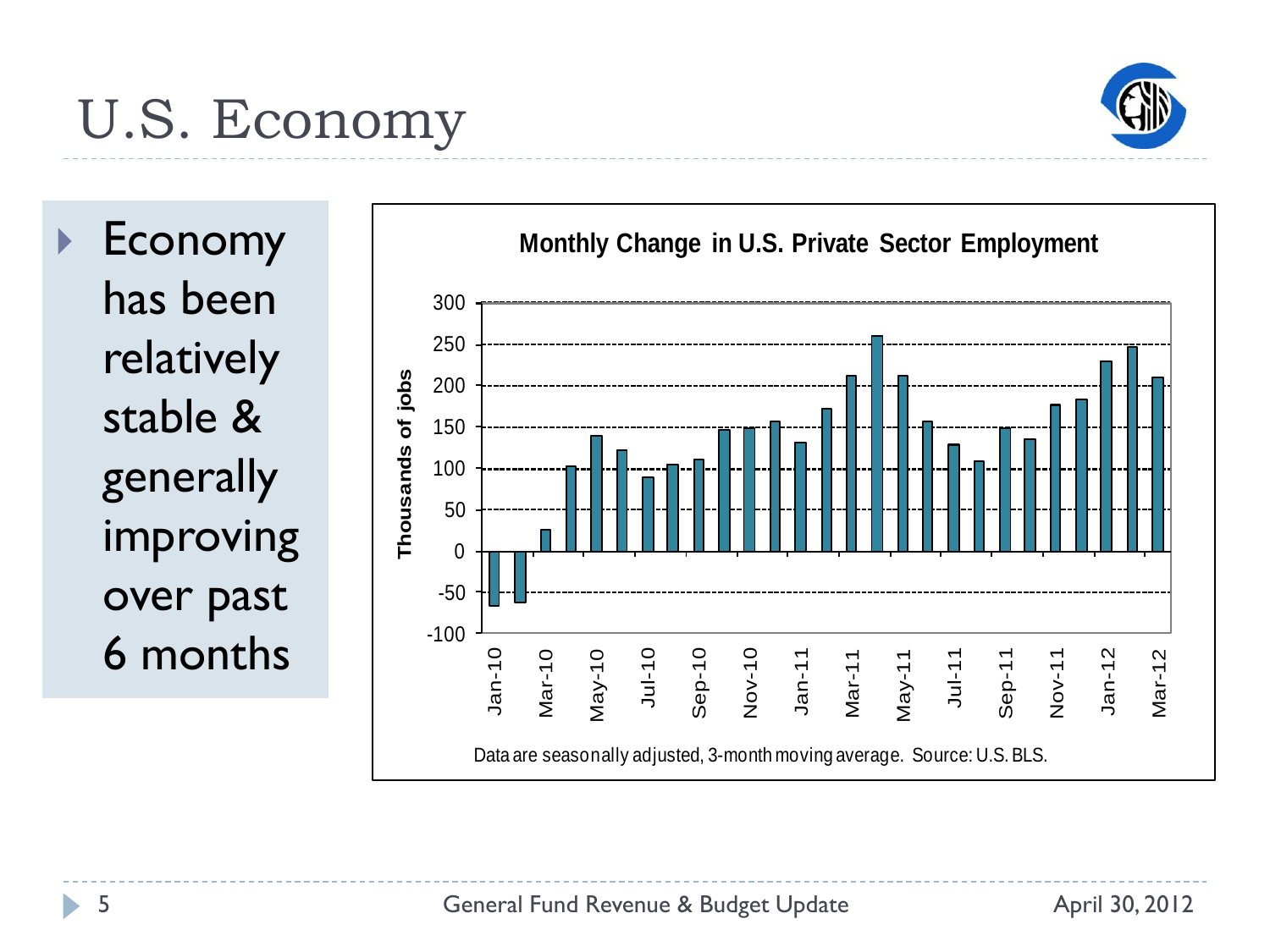

- ▶ Expect modest growth for remainder of 2012, restrained by:
	- $\triangleright$  Rise in gasoline prices
	- Euro-zone weakness
	- **I** Uncertainty about federal fiscal policy
		- $\triangleright$  Current fiscal policy would reduce GDP in 2013 by 3% 3 $\frac{1}{2}$ %
		- Forecasters expect  $1\%$   $1\frac{1}{2}$  impact
- ▶ Global insight sees faster growth in 2014
	- As housing recovers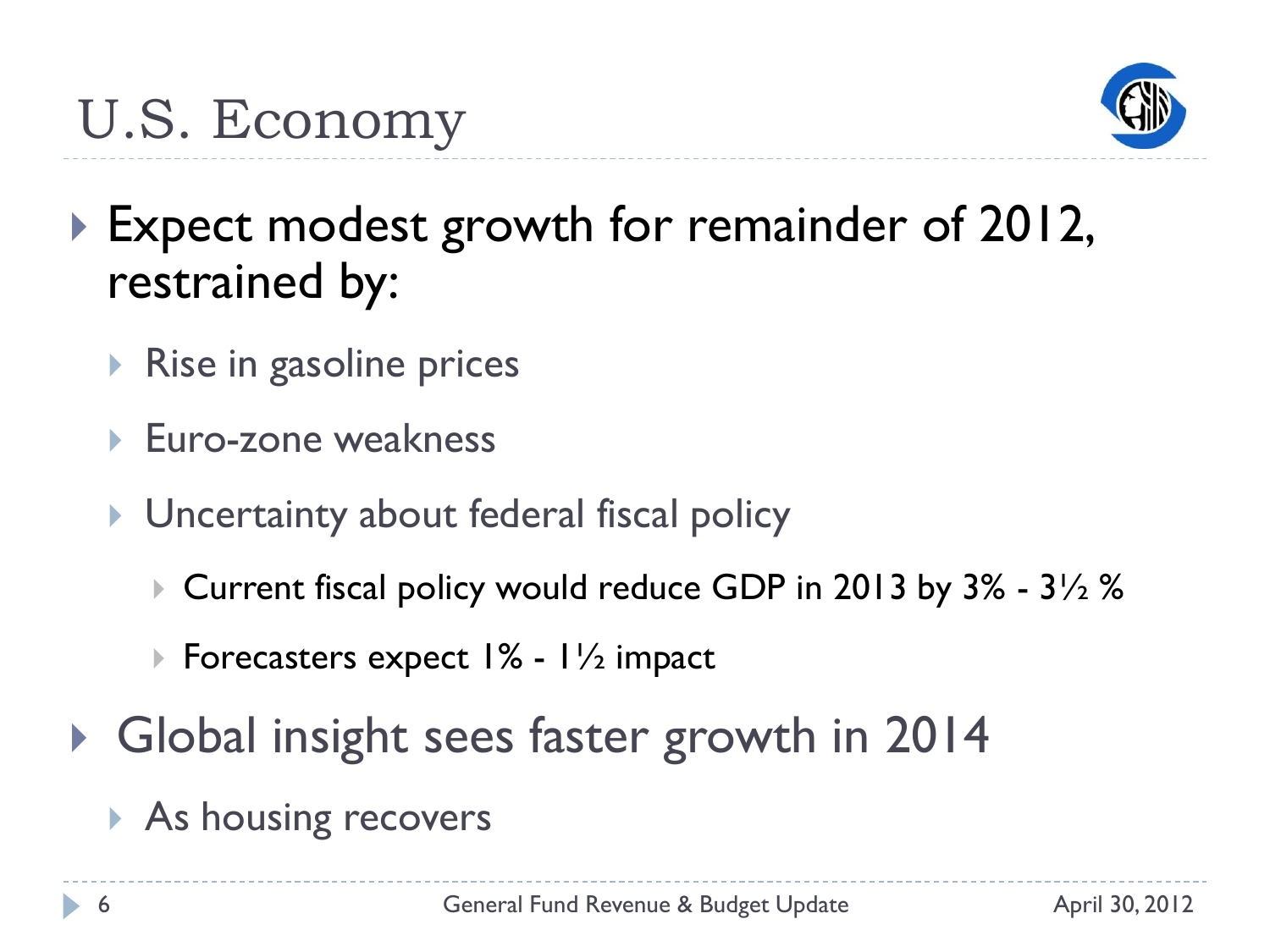



h,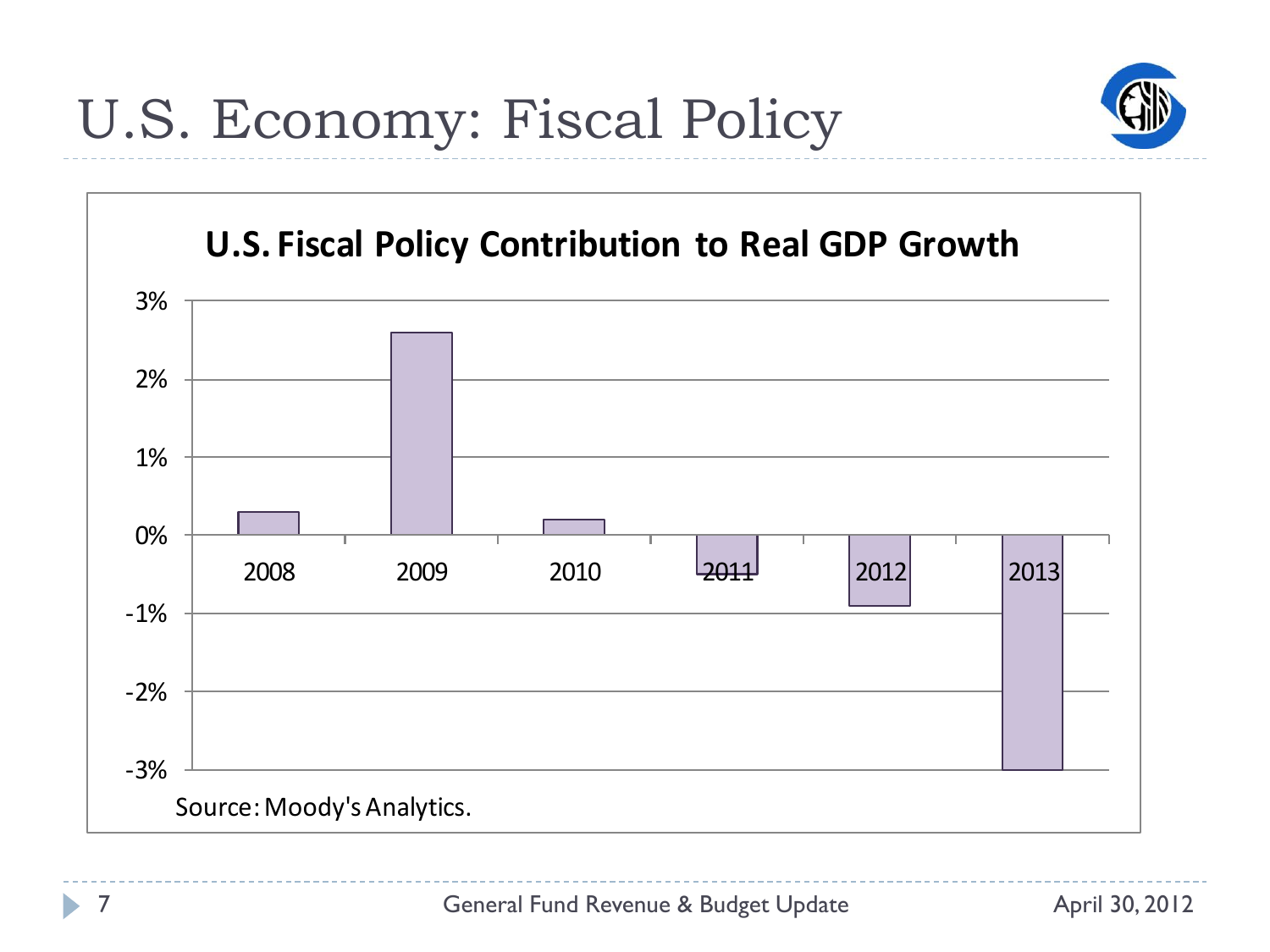

### Region growing faster than U.S., state

- Boeing has added 11,000 jobs since June 2010
- Professional, scientific, technical services employment up 12,200 (12.2%) from Nov. 2009
- ▶ Regional economic forecast was revised upward in March
	- In part due to upward revision of 2011 employment data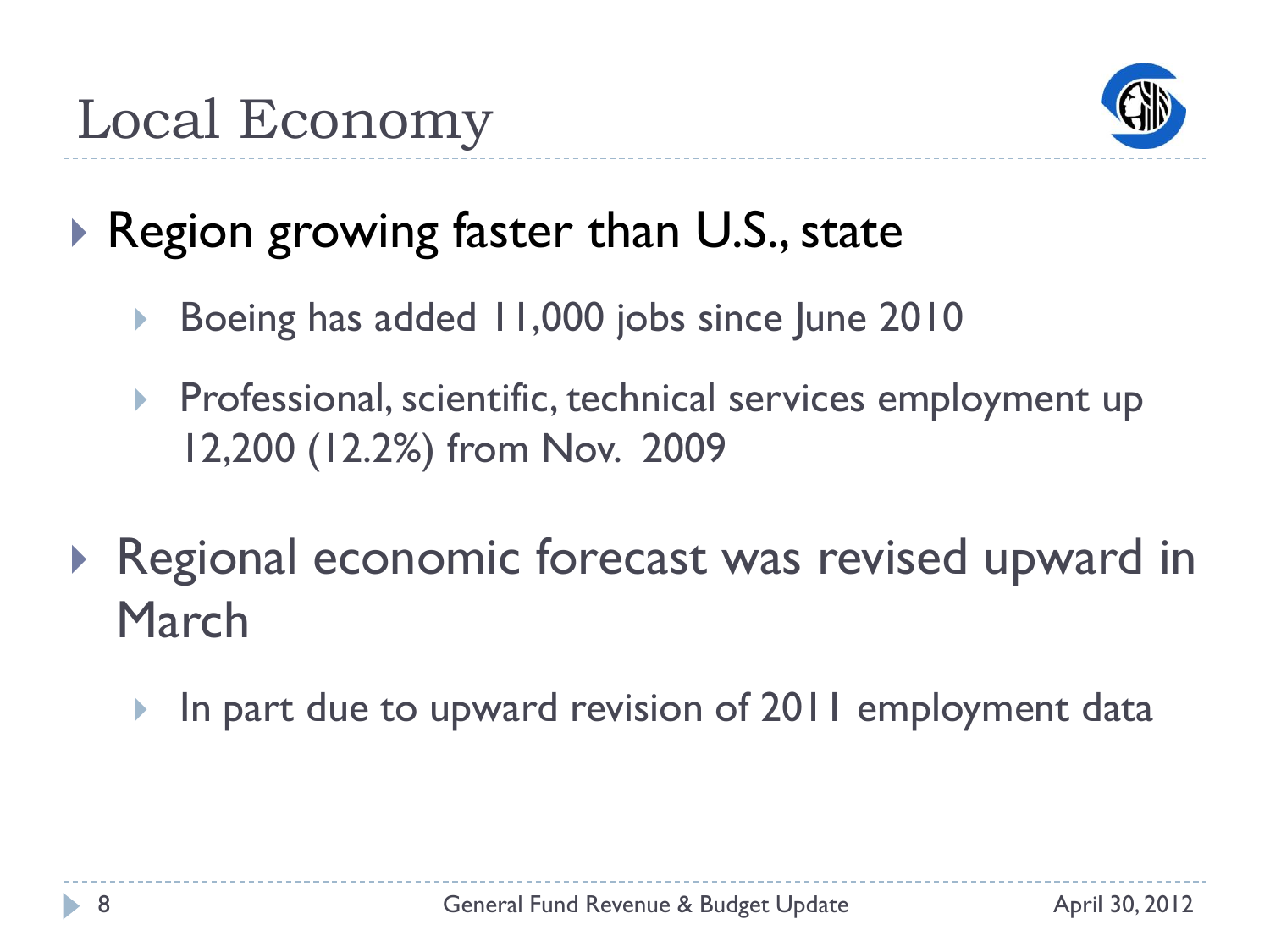## Local Economy



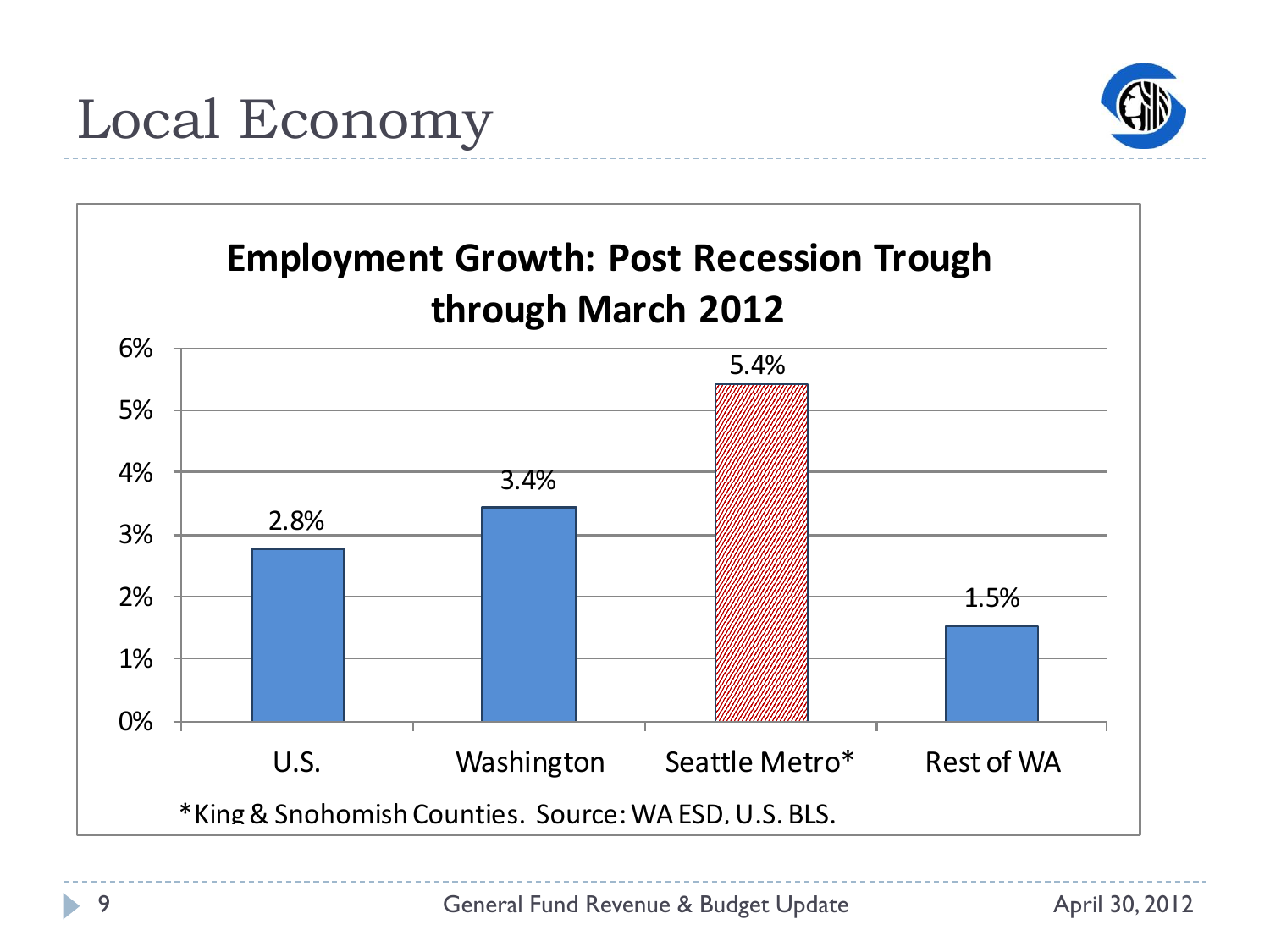# Local Economy: Construction



 Apartment construction has taken off

> ▶ Value of permits issued by DPD rose 31.5% from 2010 to 2011

▶ More than 80% of King – Snohomish apartment construction is in Seattle

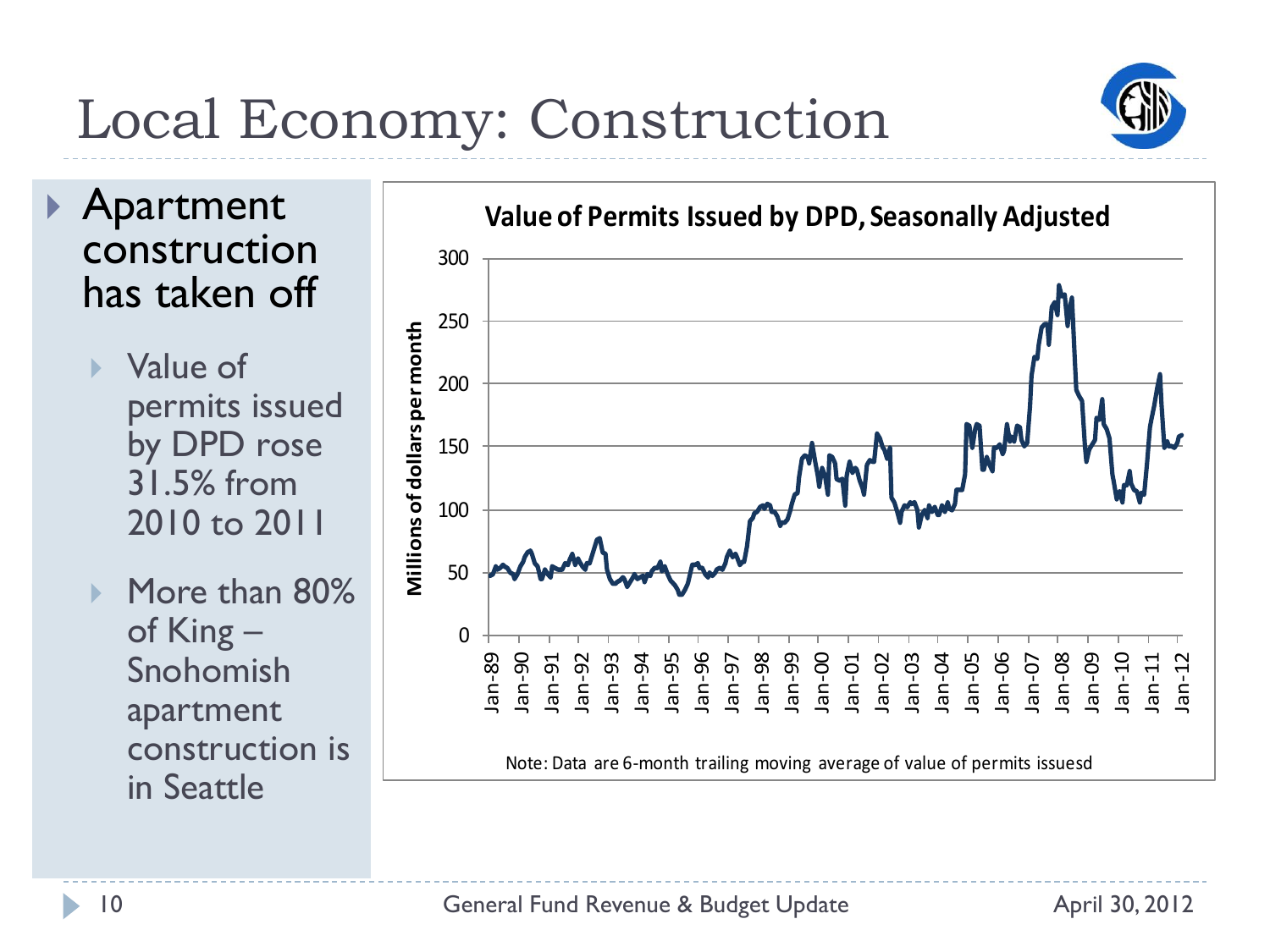

- ▶ Factors affecting the forecast update
	- ▶ Economic forecast has strengthened
	- ▶ 2011 ended \$3.15 million over forecast
		- ▶ \$1.95 mil. from retail sales tax
		- ▶ \$1.20 mil. from B&O tax
	- Revenue from construction is increasing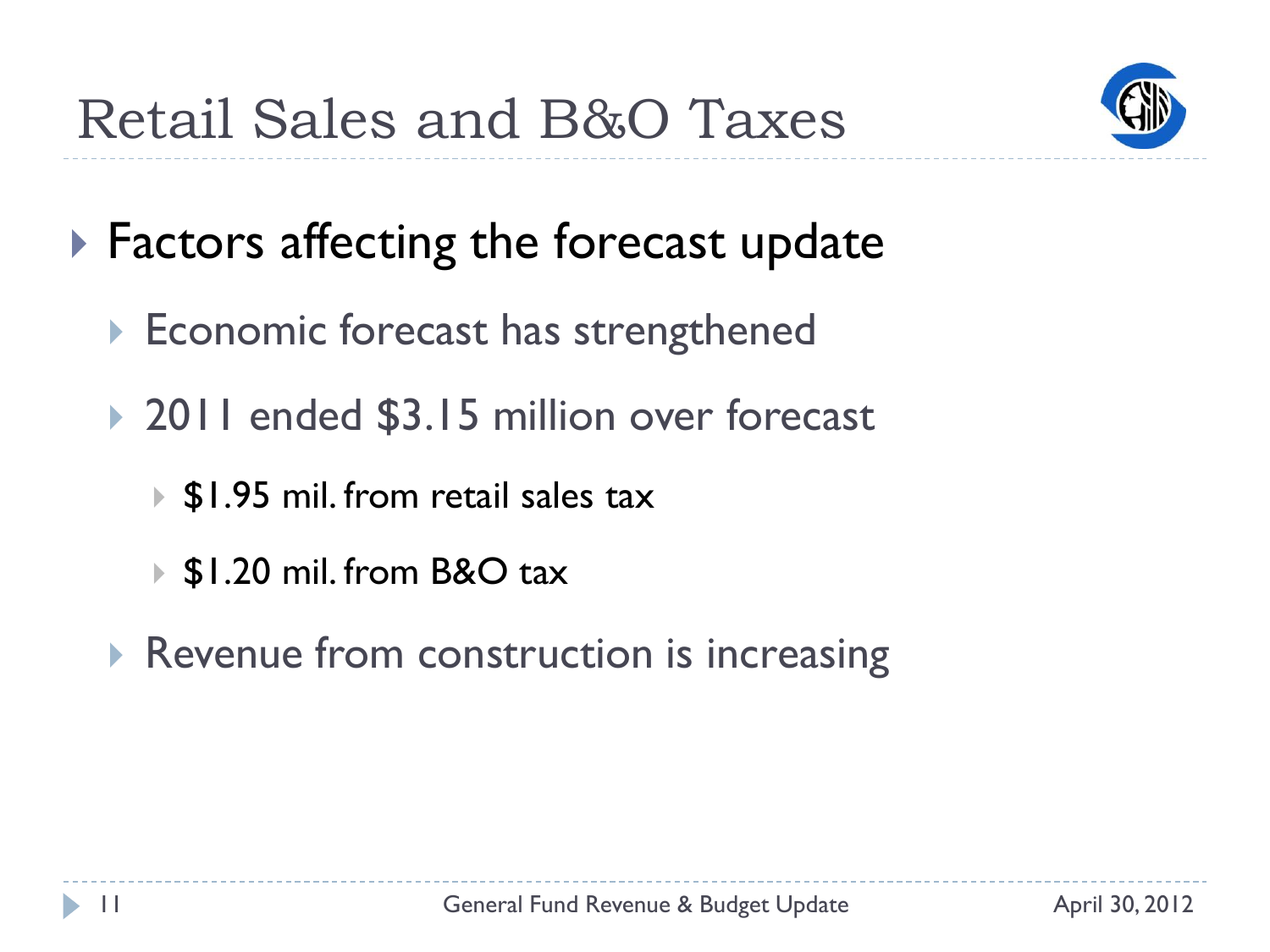Retail Sales and B&O Taxes



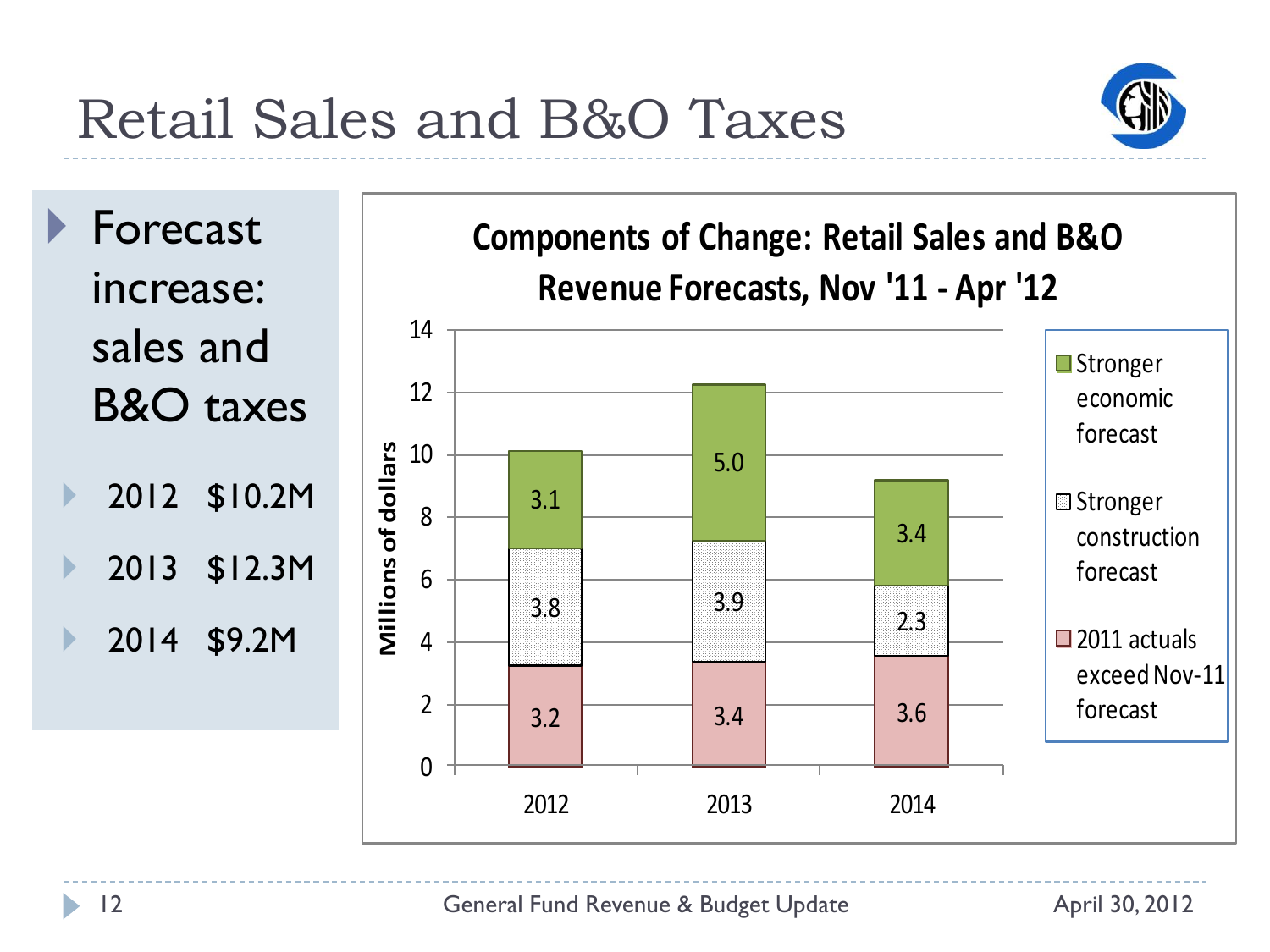

- ▶ Utility tax revenues and utility rate assumptions
	- **Pending Mayor and Council rate decisions, forecast** assumes rates and revenues largely consistent with utility proposals currently under consideration
- **Forecast revisions were modest** 
	- ▶ Small upward revisions to City Light forecasts for 2012-14
	- Water revised downward to reflect a weaker forecast of water demand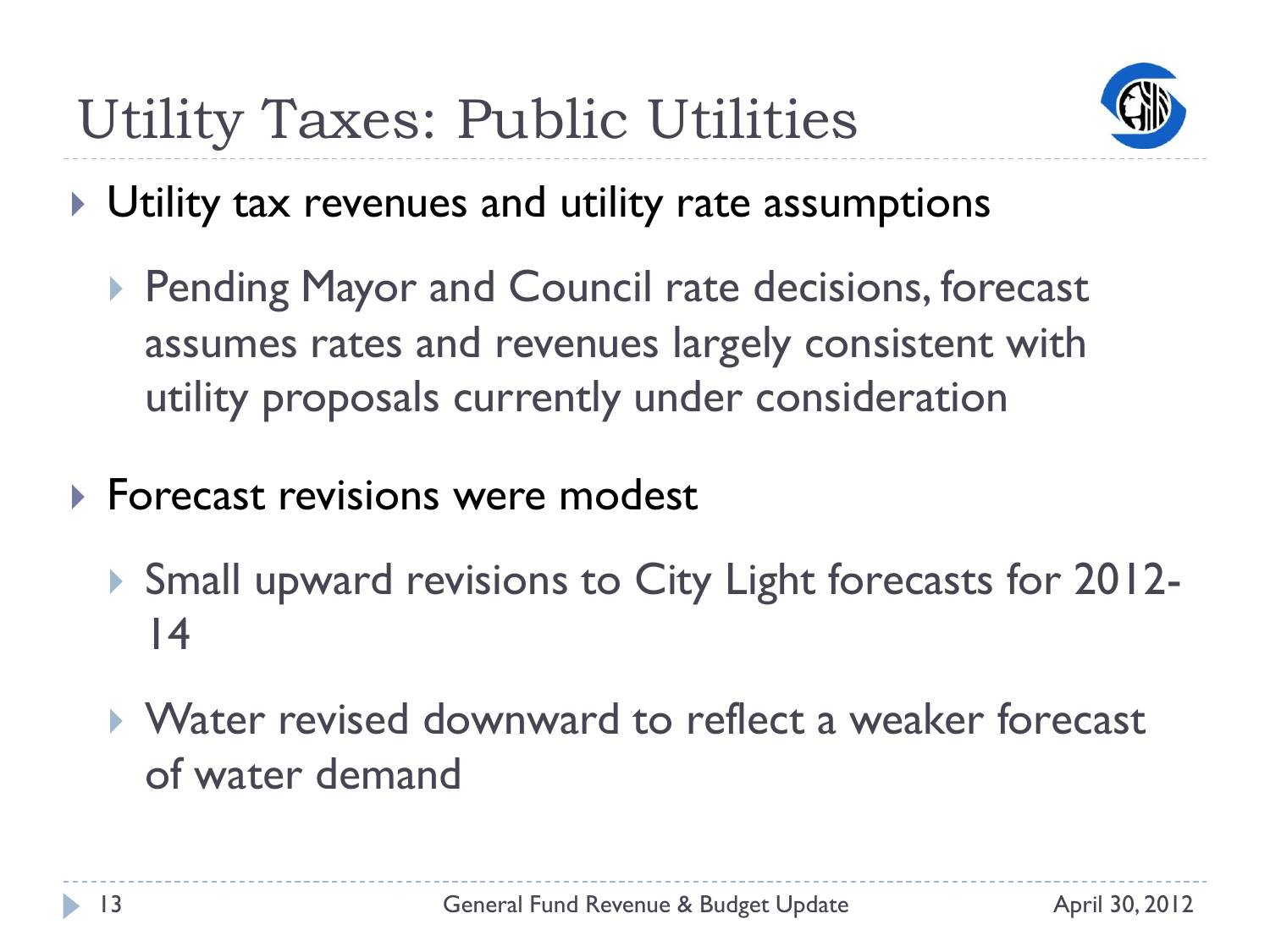

### **Forecast revisions are significant**

- ▶ Telephone forecast lowered by \$2 \$3 mil. per year
	- ▶ Continued slackness in mobile tax revenues resulted in a yr/yr growth rate of  $-14.5%$
	- ▶ Risk: two refund requests total over \$6 million
- ▶ Natural Gas & Steam
	- $\triangleright$  Natural gas prices are now below \$2.00/million BTU, more than 55% below a year ago
	- These prices put downward pressure on tax revenues
	- ▶ Risk: tax revenues are still highly weather dependent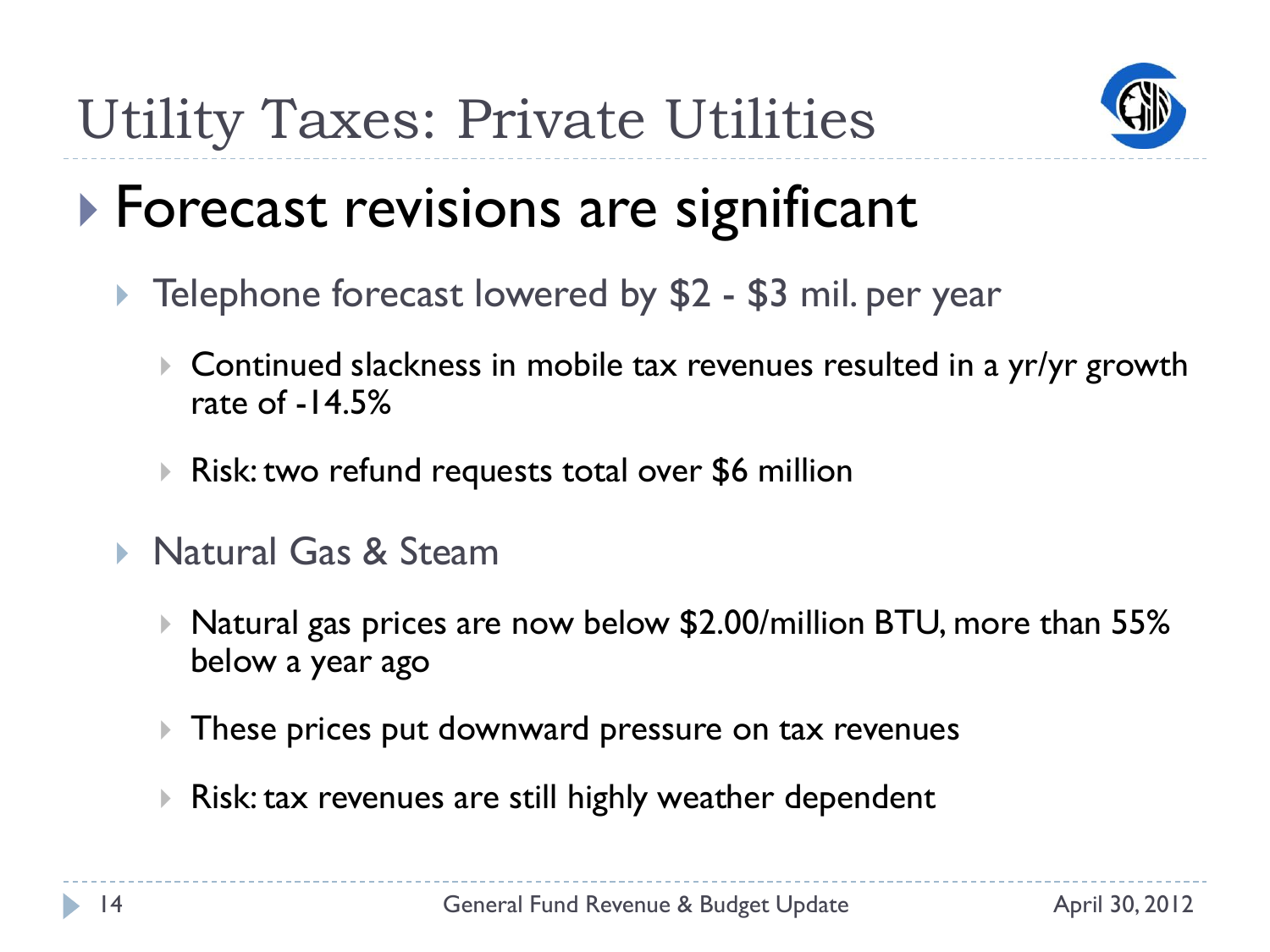



#### **Wireless Quarterly Tax Receipts**

b.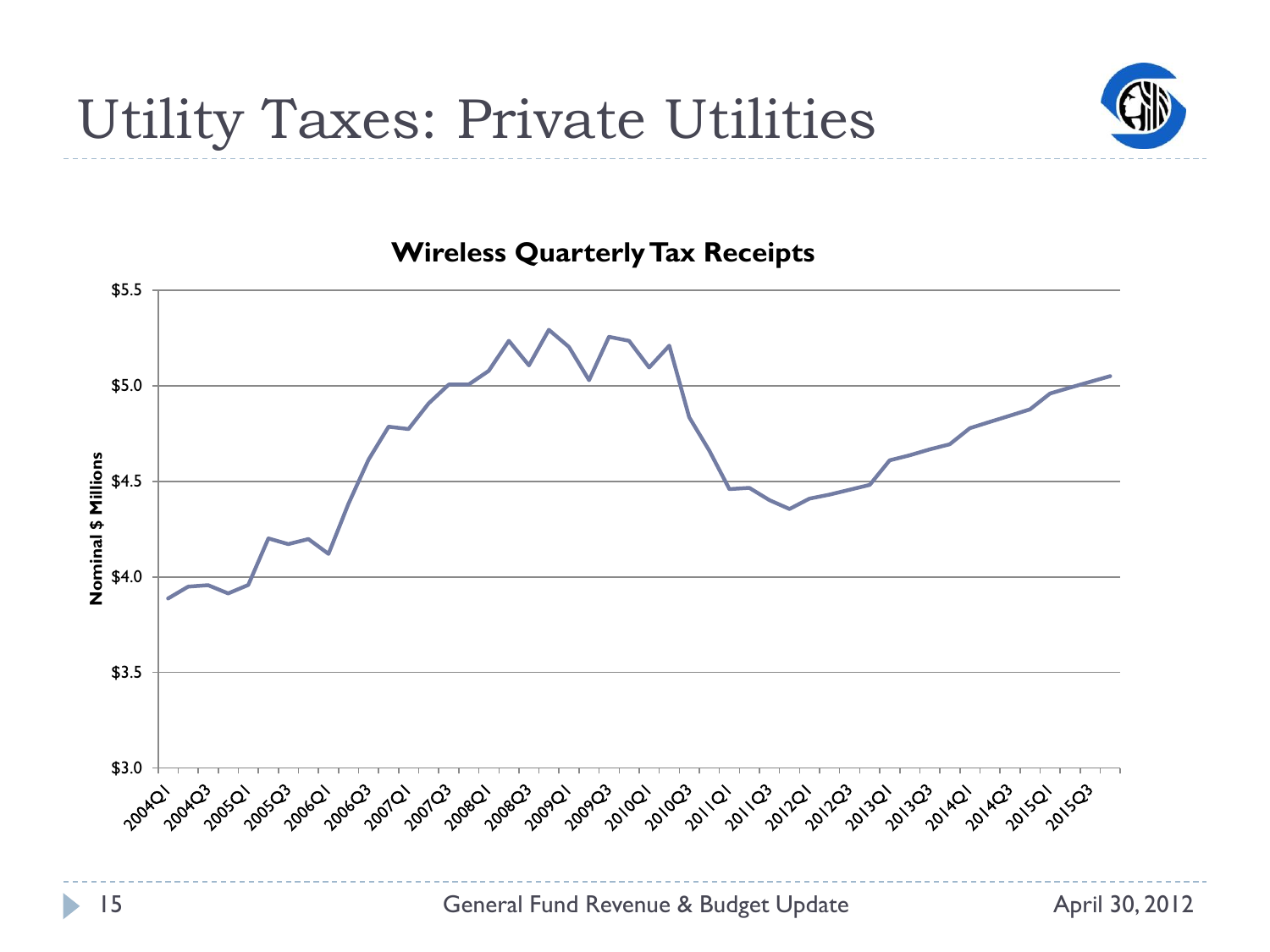

### State Impacts

### Admissions Tax

- ▶ Legislature has restored UW Football ad-tax for the City; a \$900,000 impact
- ▶ 2012 forecast is increased a net \$617,000 due to less robust growth elsewhere
- ▶ Liquor Related Revenues
	- ▶ The recently passed state budget rededicates liquor excise taxes from cities and counties to the state for the state's FY 2013 and portions in FY2014 going forward offset by increases in liquor profits per I-1183
		- A net -\$0.8 million impact for both 2012 and 2013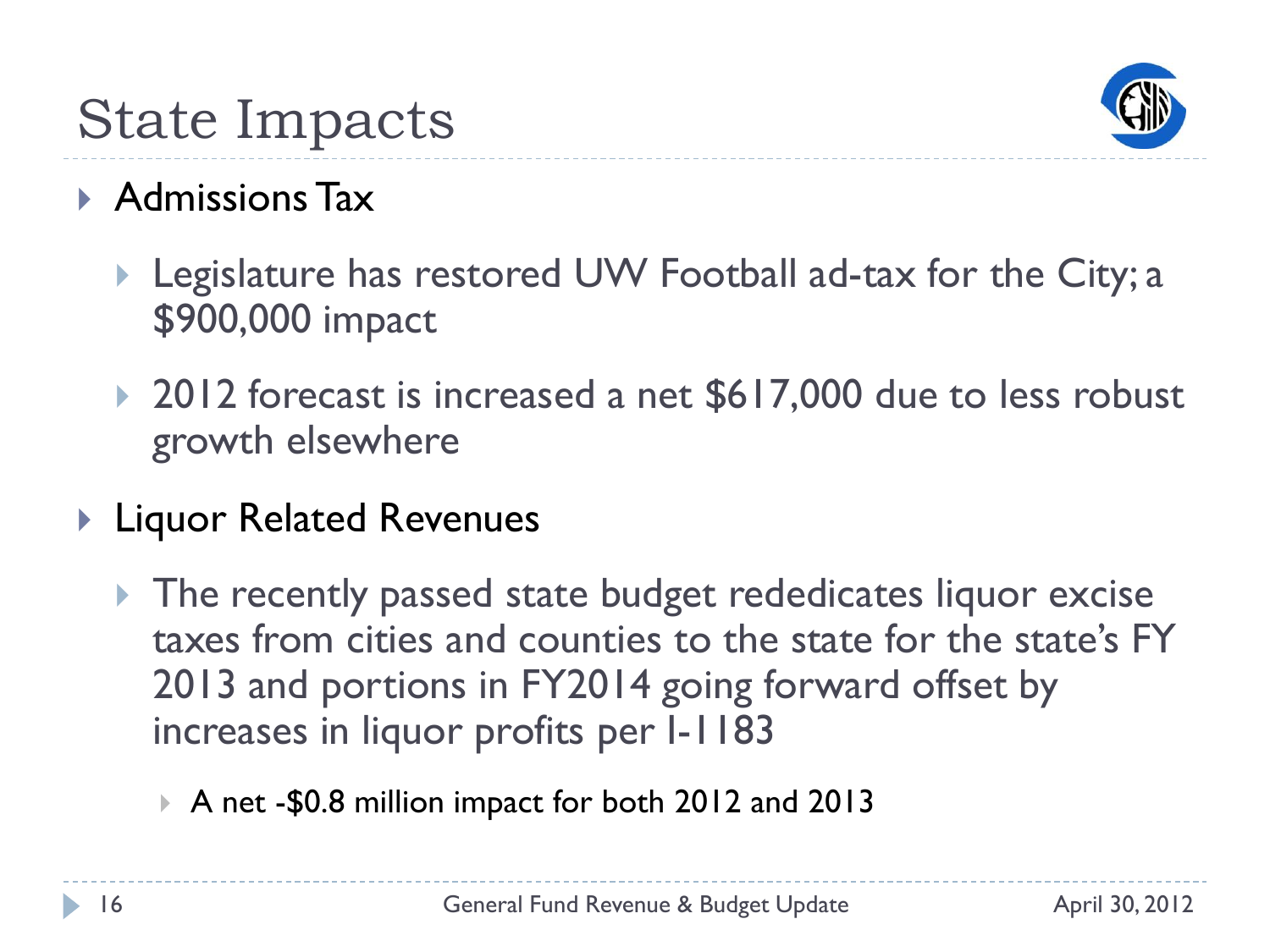

Parking and Parking Enforcement

- Significant decrease in forecasted parking enforcement revenues:
	- Delays in red-light & school zone camera placements and relocations
	- **Parking enforcement productivity factors**
	- **Reduction in scofflaw booting revenues**
- ▶ Commercial Parking Tax
	- ▶ 2011 cash below forecast, but base may be in place
	- ▶ 2012-2014 forecast assumes somewhat lower growth rate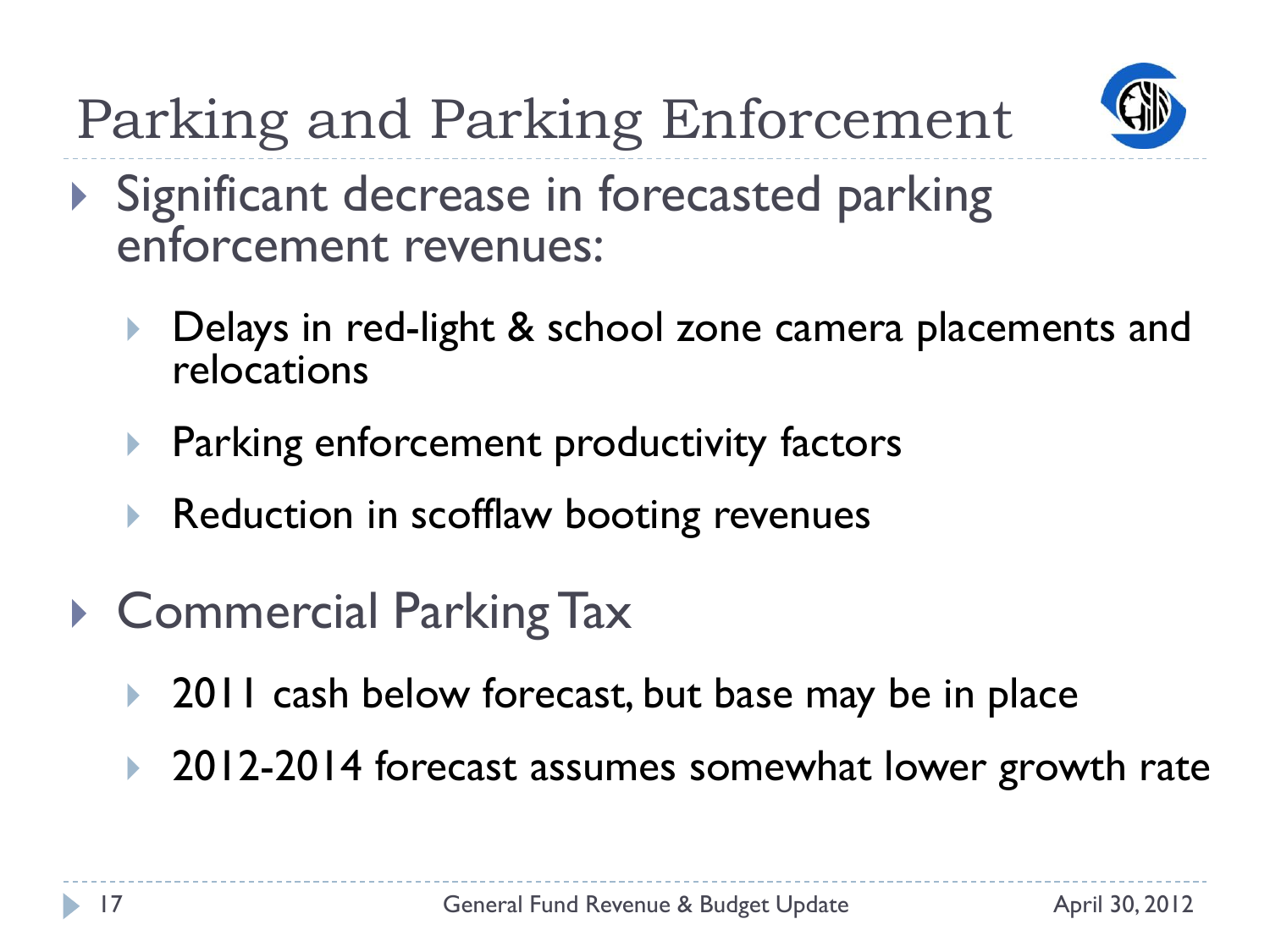

- ▶ 2011 revenue was 27.4% above 2010, led by an improved commercial market
- ▶ Forecast is revised upward for  $2012 2015$
- ▶ 2012 assumes \$2.5 million controlling interest transfer of Harbor Development – set to close this year
- ▶ Commercial market is forecast to be flat
- Single-family market is improving, driving much of the forecast growth in the out years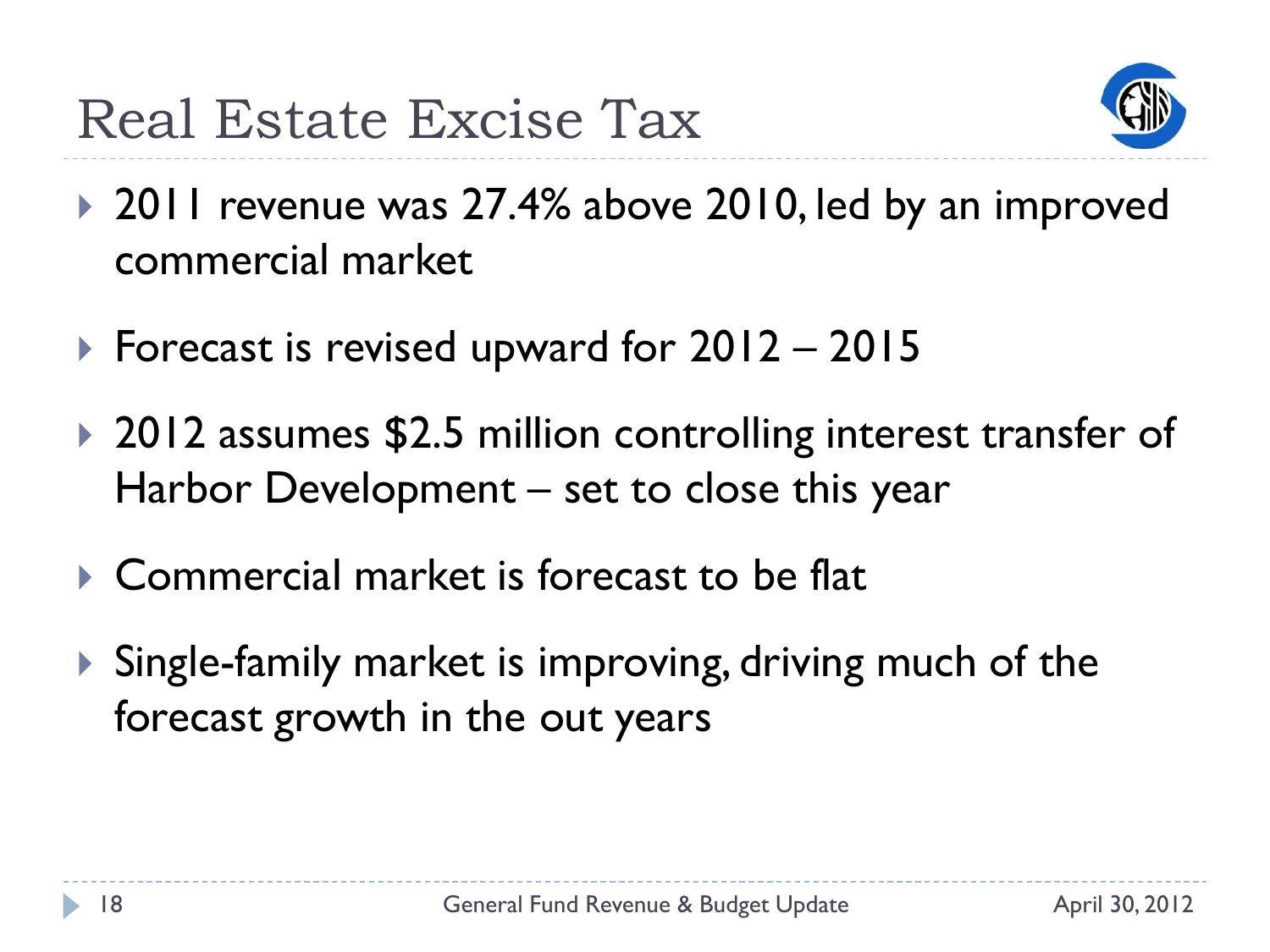





General Fund Revenue & Budget Update **April 30, 2012**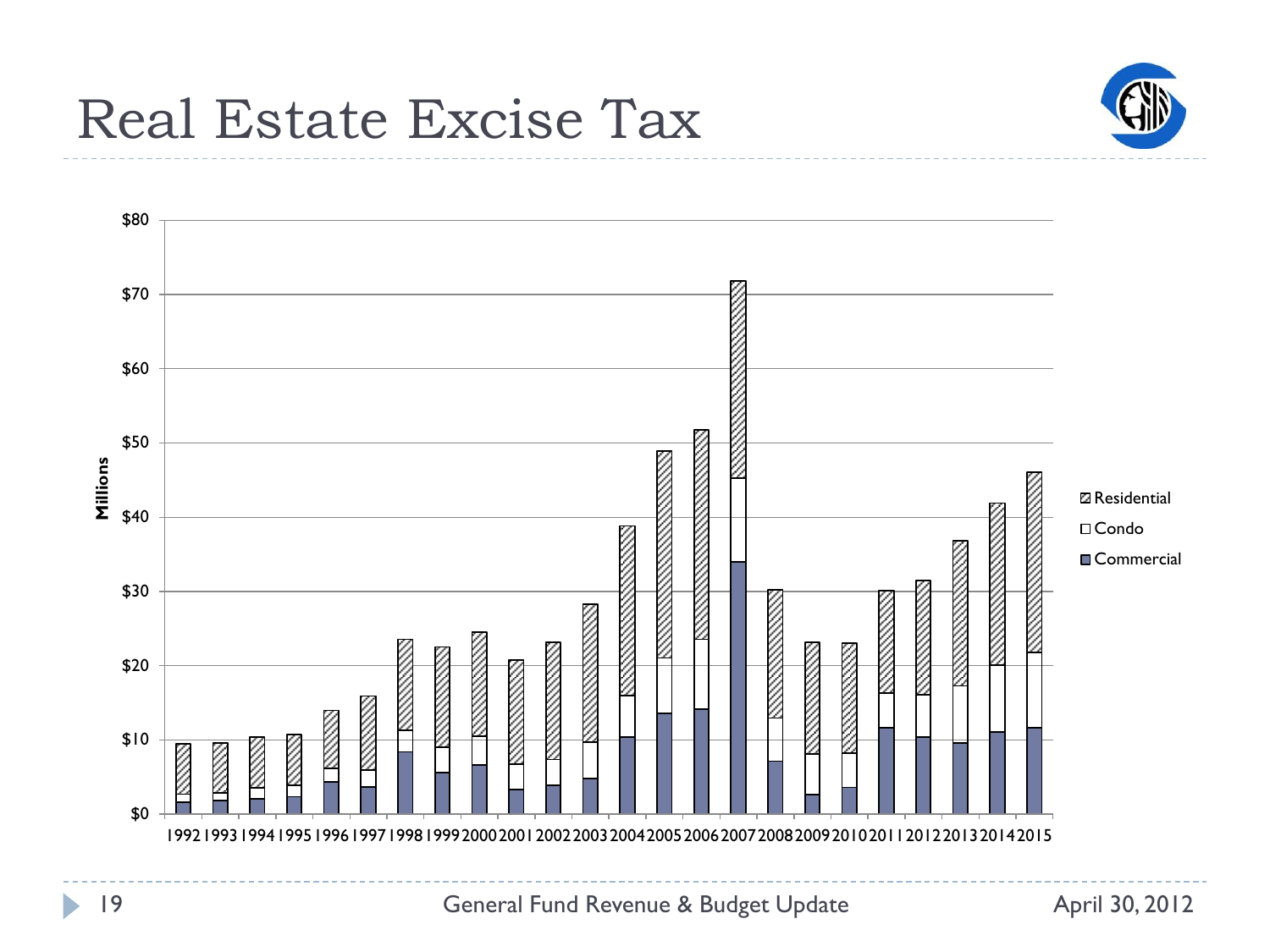### General Subfund Revenues



|                                             | 2011           |             | 2012               |               | 2013               |             | 2014               |
|---------------------------------------------|----------------|-------------|--------------------|---------------|--------------------|-------------|--------------------|
| <b>GSF</b> - Item                           | <b>Actuals</b> | April       | <b>Fcst Change</b> | <b>April</b>  | <b>Fcst Change</b> | April       | <b>Fcst Change</b> |
| <b>Property Taxes</b>                       | 258,883,763    | 263,145,000 | 1,321,000          | 265,005,000   | 867,000            | 269,789,000 | 727,000            |
|                                             |                |             |                    |               |                    |             |                    |
| Retail Sales, B&O, Admission Taxes          | 331,694,714    | 349,098,481 | 11,071,010         | 365, 157, 893 | 12,532,287         | 384,555,776 | 9,295,043          |
|                                             |                |             |                    |               |                    |             |                    |
| <b>Public Utility Taxes</b>                 | 108,524,266    | 114,354,471 | (493, 623)         | 120,185,191   | 1,223,209          | 125,795,299 | 4,995,259          |
| <b>Private Utility Taxes</b>                | 61,390,977     | 57,711,235  | (4, 514, 163)      | 59,597,314    | (5,818,388)        | 62,296,035  | (4,868,749)        |
|                                             |                |             |                    |               |                    |             |                    |
| <b>Other Notable GSF Revenues</b>           | 62,861,746     | 66,348,850  | (3, 193, 150)      | 69,443,920    | (2,931,080)        | 70,300,483  | (3,677,517)        |
|                                             |                |             |                    |               |                    |             |                    |
| Subtotal                                    | 823, 355, 466  | 850,658,037 | 4,191,074          | 879,389,318   | 5,873,028          | 912,736,593 | 6,471,036          |
| Grants                                      | 27,632,720     | 1,194,015   | $\blacksquare$     | 343,000       | $\blacksquare$     | 343,000     |                    |
|                                             |                |             |                    |               |                    |             |                    |
| <b>Other General Subfund Revenues</b>       | 66,322,444     | 61,440,615  | (829, 579)         | 60,630,859    | (829, 579)         | 62,617,686  | 366,699            |
|                                             |                |             |                    |               |                    |             |                    |
| <b>Subtotal</b>                             | 917,310,630    | 913,292,667 | 3,361,495          | 940,363,177   | 5,043,449          | 975,697,279 | 6,837,735          |
| <b>Other Funds - Fund Balance Transfers</b> | 9,062,971      | 9,806,818   | 10,000             | 1,073,150     | 175,000            | 725,000     |                    |
|                                             |                |             |                    |               |                    |             |                    |
| <b>GSF - Grand Total</b>                    | 926,373,601    | 923,099,485 | 3,371,495          | 941,436,327   | 5,218,449          | 976,422,279 | 6,837,735          |
|                                             |                |             |                    |               |                    |             |                    |
| <b>Real Estate Excise Tax</b>               | 30, 109, 189   | 31,501,207  | 2,576,816          | 36,860,812    | 2,873,813          | 41,898,836  | 2,036,662          |
| <b>Commercial Parking Tax</b>               | 28,300,237     | 30,379,255  | (380, 274)         | 31,290,633    | (853,075)          | 32,698,711  | (891, 464)         |

ь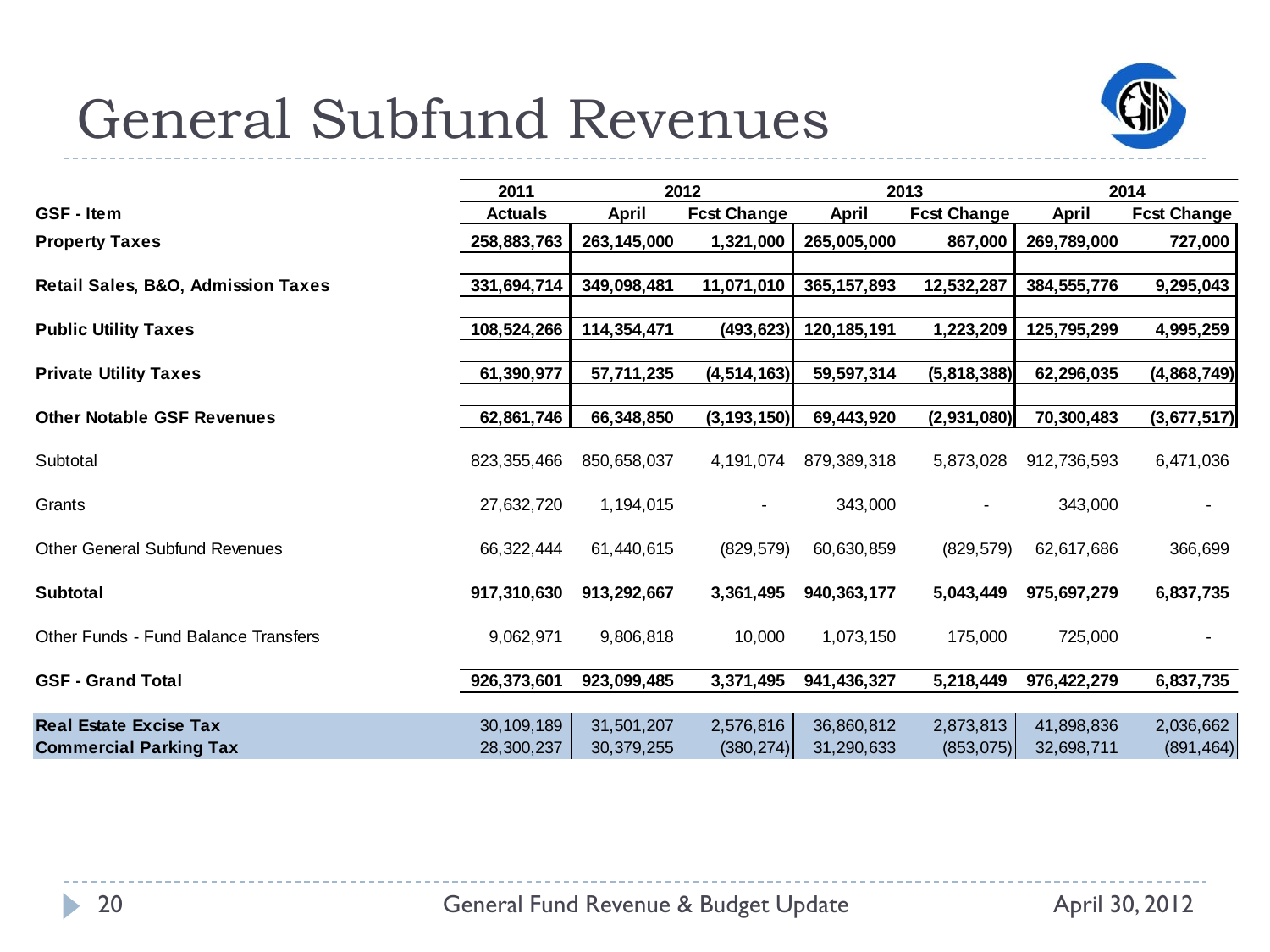

- ▶ Revenue outlook only part of what goes into determining the magnitude of the budget challenges
- ▶ The 'baseline' budget process, completed every April helps determine the budget outlook for the subsequent fiscal year(s)
- ▶ The 'baseline' budget process incorporates the following variables:
	- ▶ Yearend position for the previous budget year
	- Revenue and expenditure estimates for the current and subsequent fiscal years
	- An assessment of emerging budget needs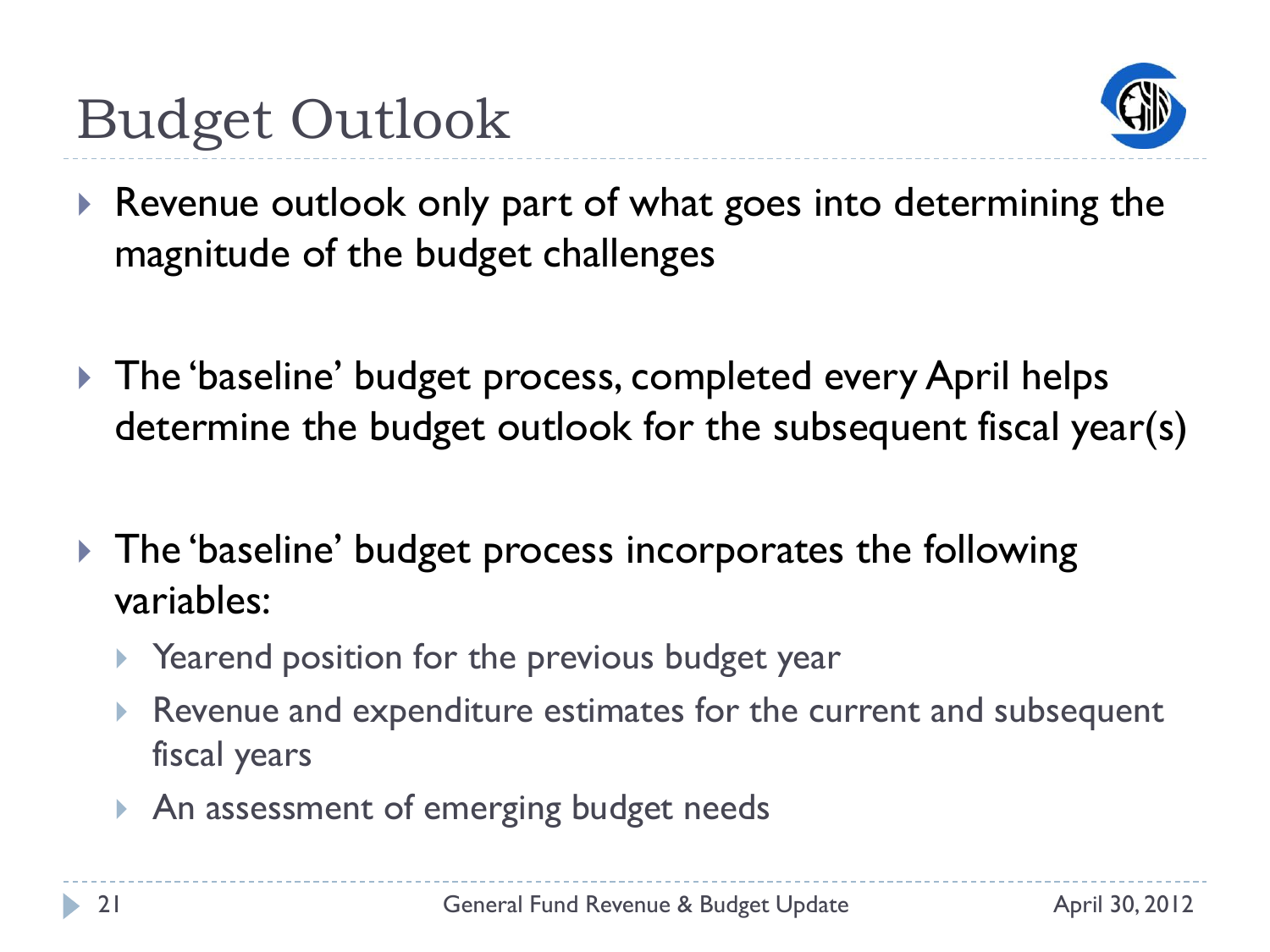

- ▶ City's General Fund ended with \$17 million more than was anticipated last November
	- Driven by better-than-expected revenue performance
	- **Proactive financial management by City departments**
- Important for three reasons:
	- $\triangleright$  Provides a buffer to address budget hits that will result from the State budget
		- For the  $I^{st}$  time in three years the City can avoid a formal mid-year reduction process
	- ▶ Helps offset projected budget shortfalls for 2013 and 2014
	- Allows us to build up the Rainy Day Fund
		- ▶ Critical to the City retaining its AAA bond rating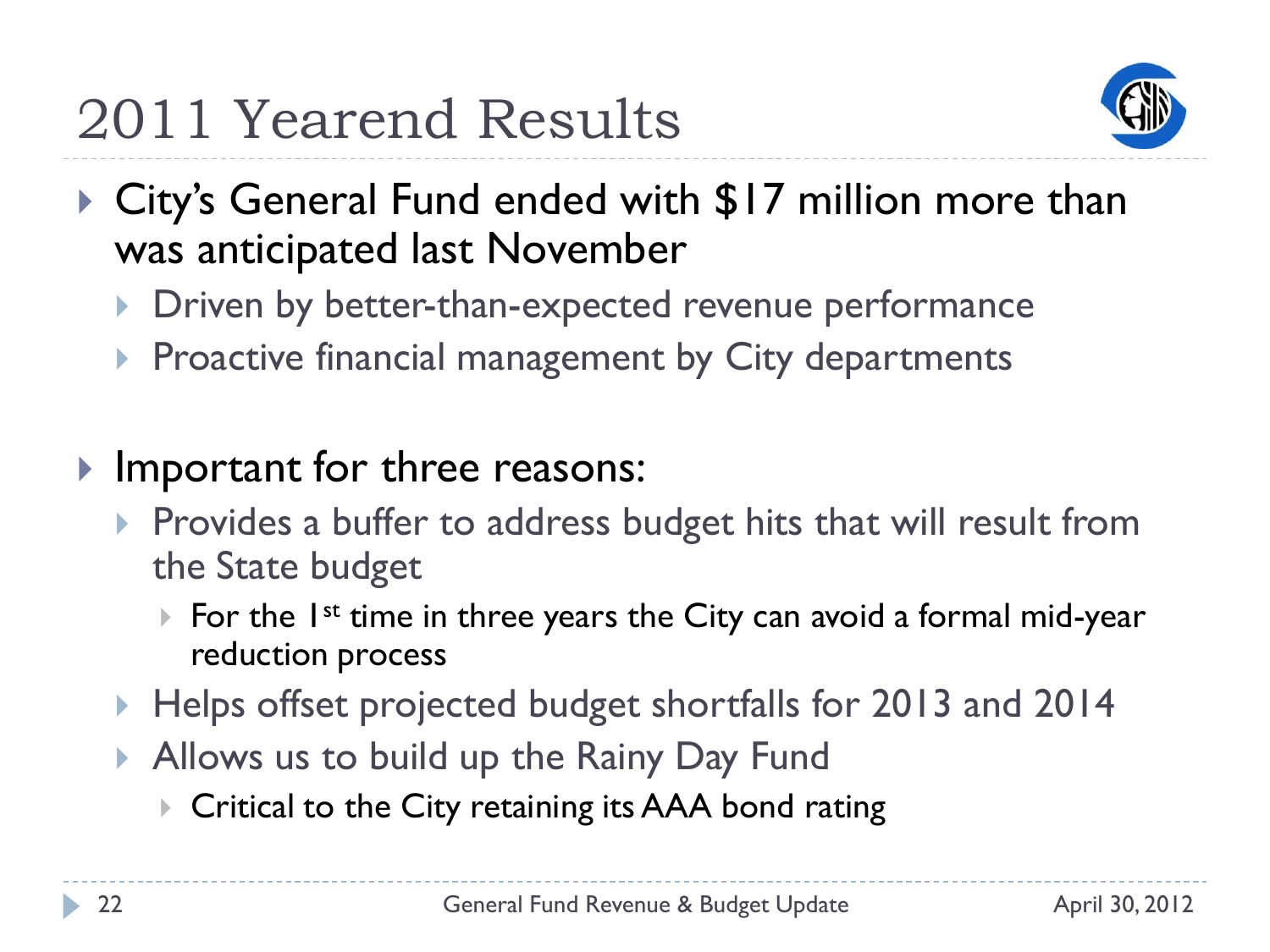## Rainy Day Fund Snapshot



- ▶ Under the new Rainy Day Fund policies, adopted by the City last year, the City will make a \$10 million contribution to the Rainy Day Fund in 2012, bringing the Rainy Day Fund to \$22 million
	- ▶ \$9 million shy of the peak Rainy Day Fund level
	- Poised to make \$4 million contributions in 2013 & 2014



#### **Rainy Day Fund Balances**

23 **General Fund Revenue & Budget Update April 30, 2012**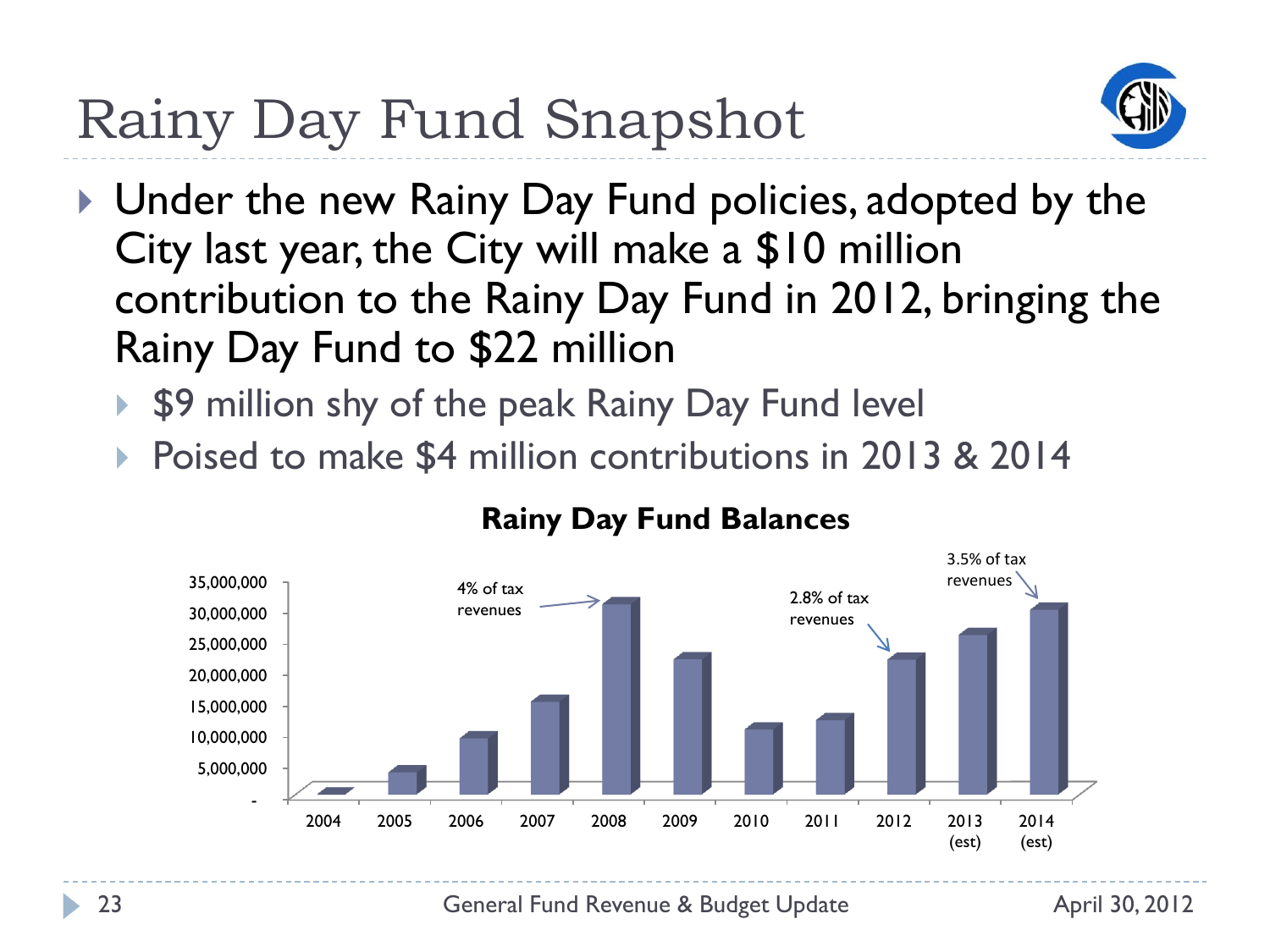### 2013-2014 Outlook

- \$32 million shortfall projected for 2013 and 2014
- ▶ What has changed since November? Positive Developments:
	- Revenue picture has improved
	- ▶ State budget impacts for 2013 in line with November projections
	- 2011 yearend balance and 2012 underspend projections will provide a buffer for 2013 and 2014

### **New Budget Challenges:**

- State budget impacts for 2012 worse than what we anticipated
- Costs to implement the recommendations related to the DOJ review of the Seattle Police **Department**

| <b>Revenue Change from</b><br><b>Nov Forecast (in</b><br>millions) |       | % of Total<br><b>Revenues</b> |  |  |
|--------------------------------------------------------------------|-------|-------------------------------|--|--|
| 2012                                                               | \$4.2 | 0.5%                          |  |  |
| 2013                                                               | \$5.9 | 0.6%                          |  |  |
| 2014                                                               | \$6.6 |                               |  |  |

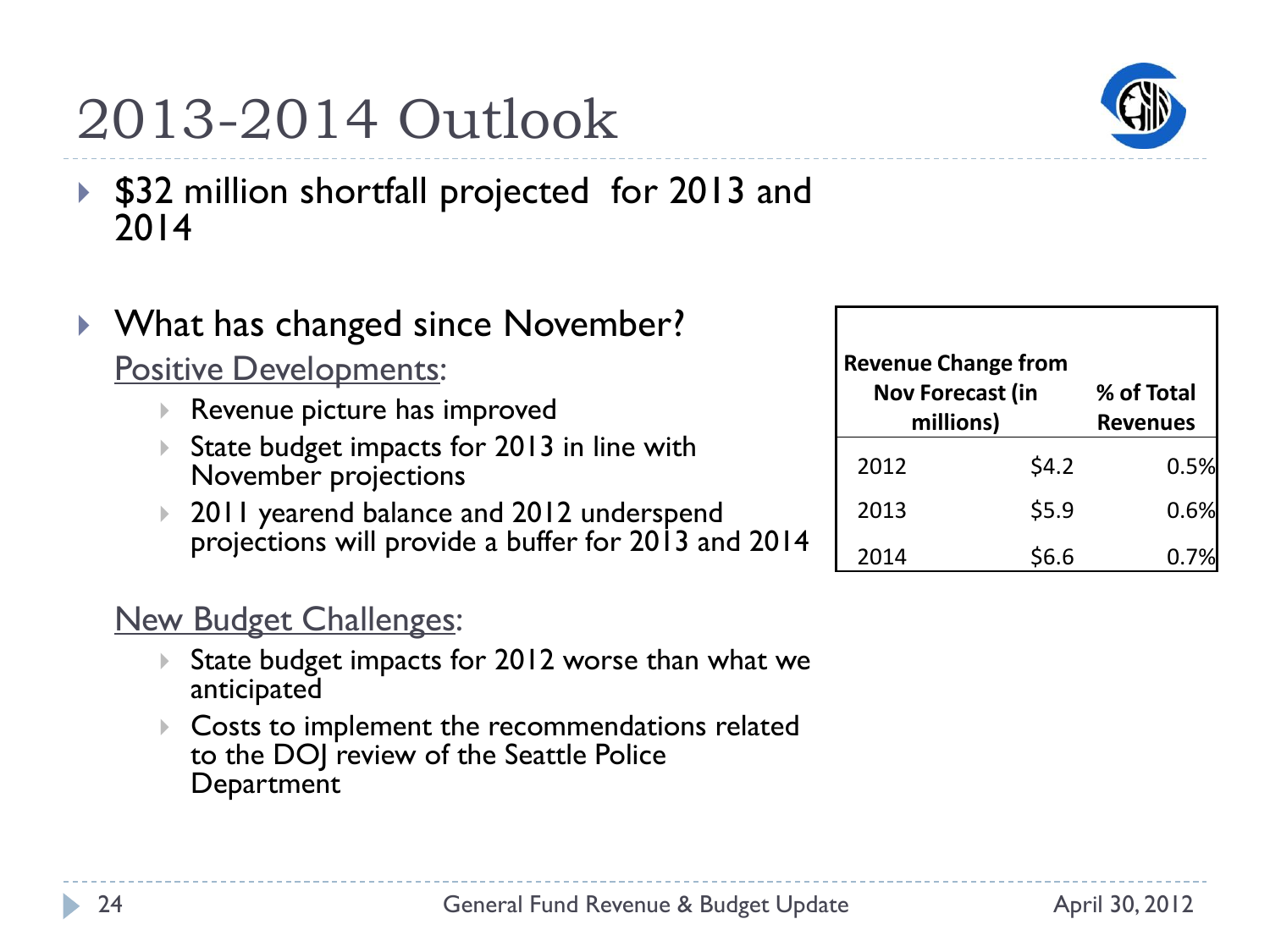Why is the City of Seattle continuing to see budget deficits?



▶ With the economy beginning to recover and the City's revenues improving, why is the City continuing to see budget shortfalls?



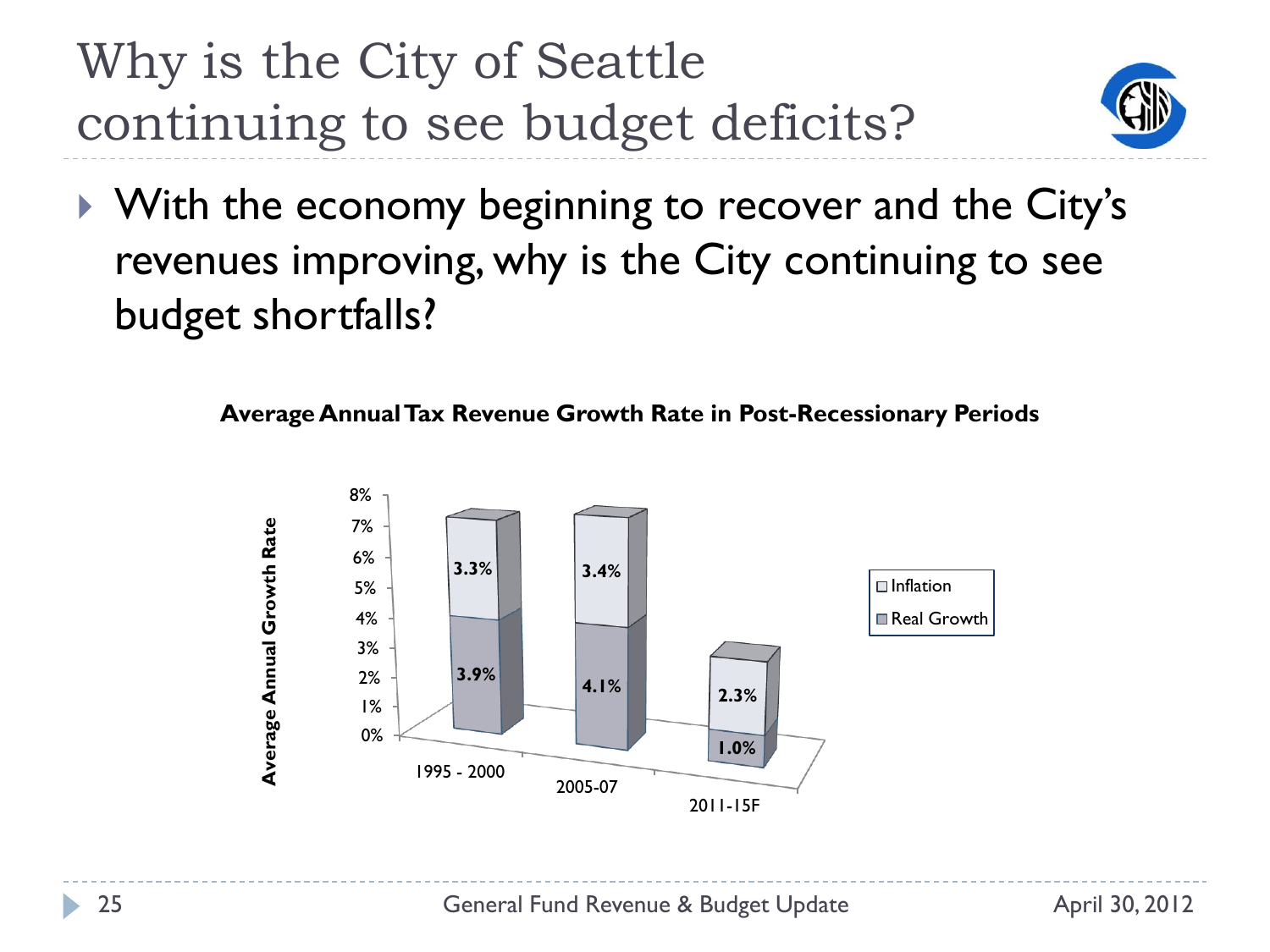### Why is the City of Seattle continuing to see budget deficits?



▶ Revenues not growing at a rate sufficient to maintain existing services and respond to emerging needs

### **Going from 2012 Adopted to 2013 projections:**

| 2013       | 2014     |                                                                             |
|------------|----------|-----------------------------------------------------------------------------|
| $-56.7$    | $-50.4$  | Difference Between Revenue and Expenditure Growth                           |
| $-514.9$   | $-513.6$ | Impact of one time adjustments, including reliance on fund balance in 2012  |
| $-56.0$    | $-59.8$  | Policy Choices Made - Annualize ongoing programs, prudent fiscal management |
| $-514.7$   | $-517.0$ | <b>Risks and Anticipated Requests</b>                                       |
| $-542.3$   | $-540.8$ | <b>Subtotal</b>                                                             |
|            |          |                                                                             |
| \$10.6     | 59.1     | Anticiapted Fund Balance Available for 2013/2014 Biennium Balancing         |
| $-$ \$31.7 | $-531.7$ | <b>Gap Remaining</b>                                                        |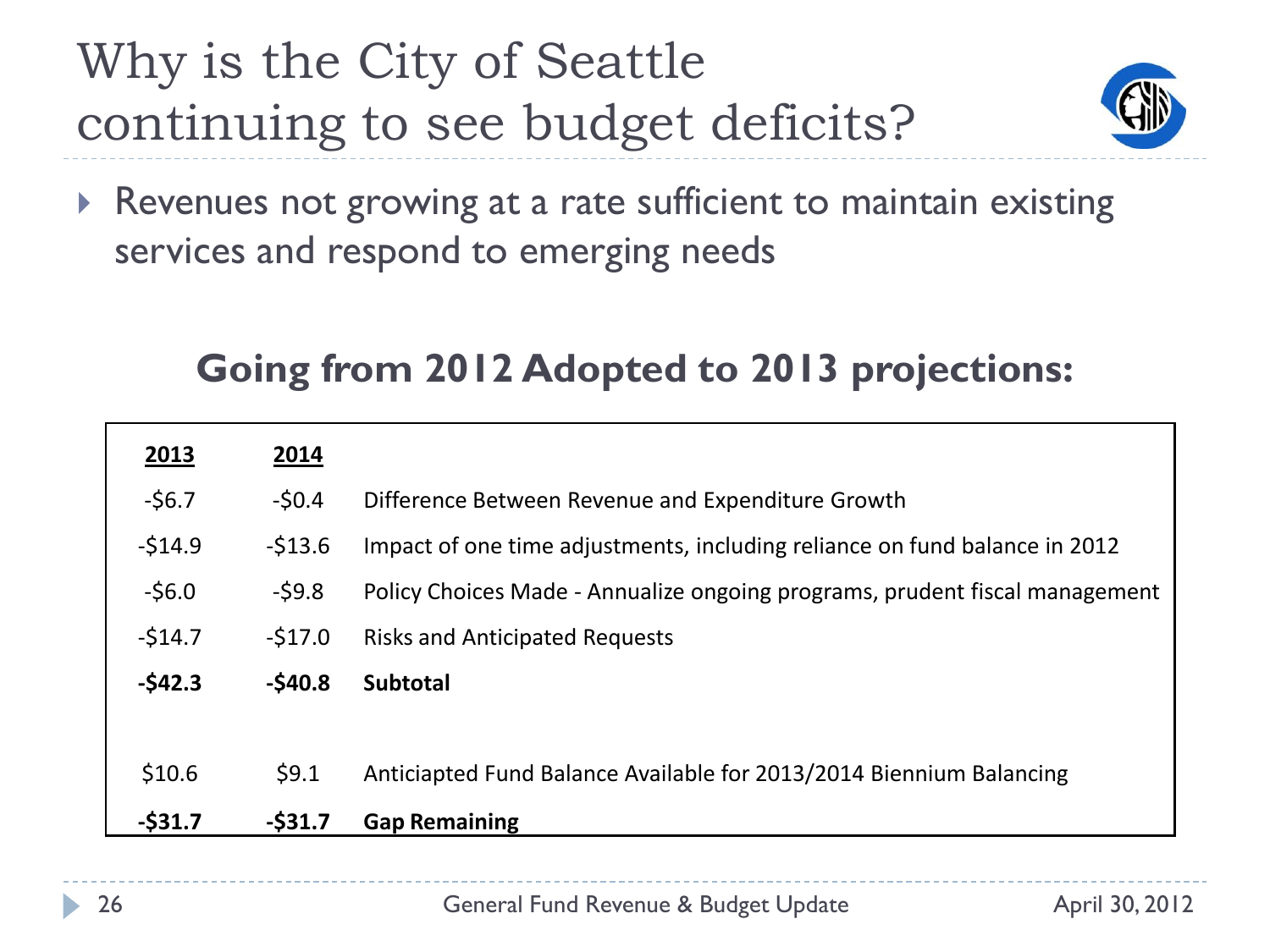

- ▶ The 2013/2014 shortfalls will require another round of reductions
- ▶ Following several years of cutting back, departments are left with difficult choices
- ▶ Some elements of the General Fund budget are fixed in nature and cannot be reduced.
- ▶ Recognition of the importance of public safety and human services in development of target allocations.
	- **These departments represent half of the** General Fund.

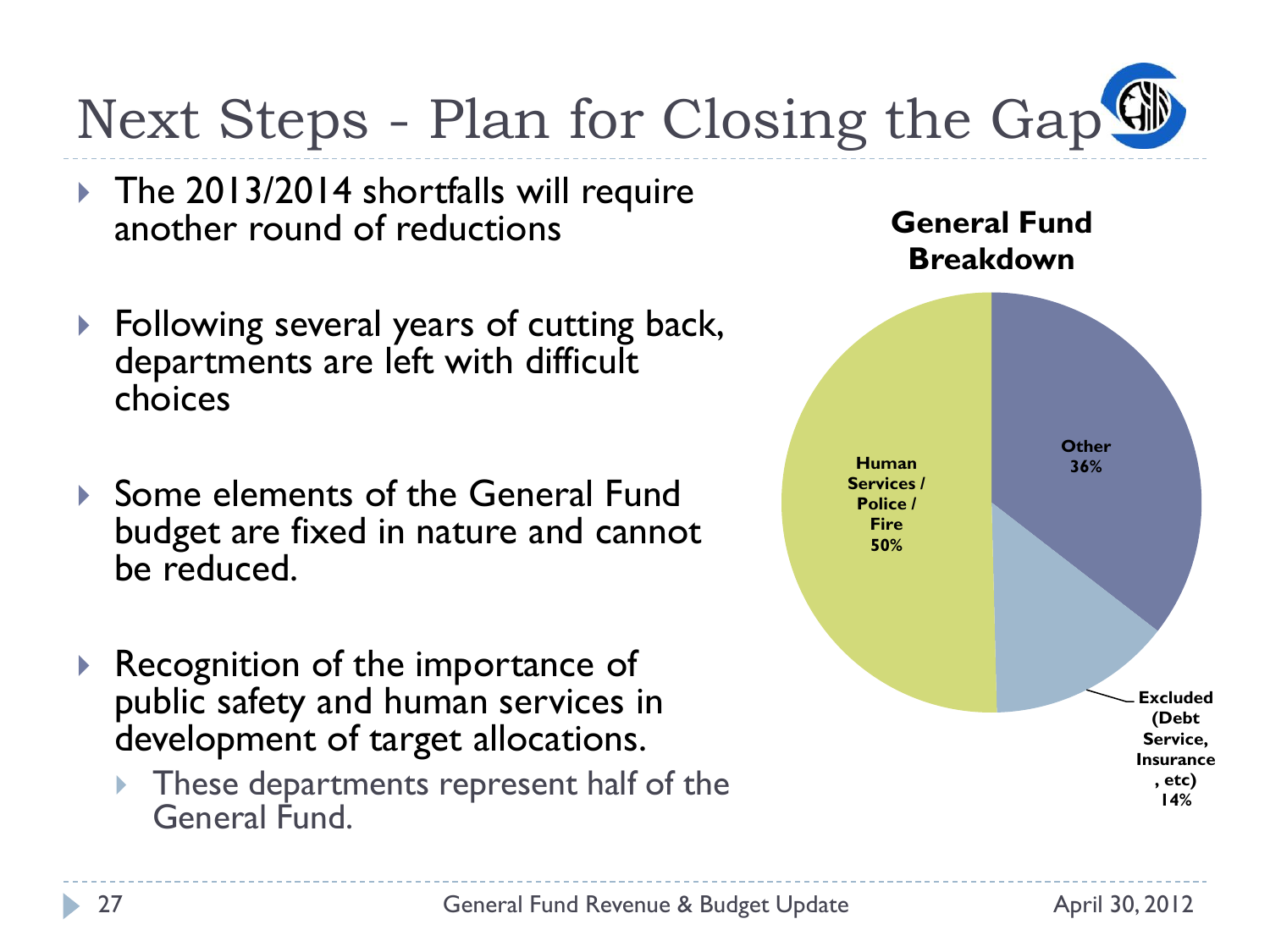

- ▶ Target allocations reflect prioritization of Public Safety and Human Services, but are not reflective of final budget decisions.
- Departments are developing options to reduce their General Fund dependence for the Mayor to consider
	- $\triangleright$  Police, Fire and Human Services  $1 3\%$
	- $\triangleright$  Most other General Fund-dependent departments  $-4 8$  %
- ▶ Next revenue forecast will come in August
	- Informs the final development of the Mayor's Proposed Budget, which will be transmitted to the Council on September 24